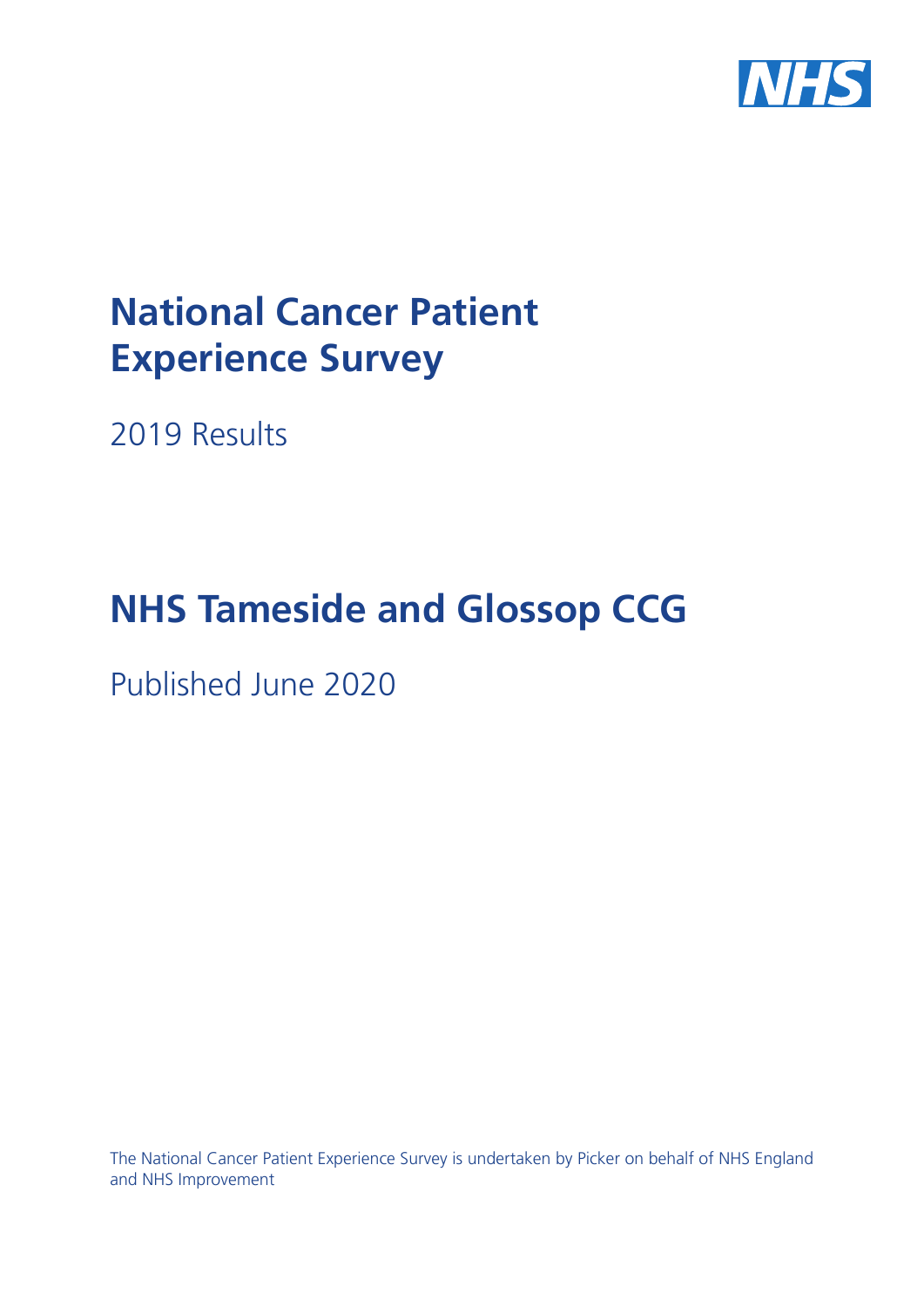# **Executive Summary** Case Mix Adjusted scores

#### **Cancer Dashboard Questions**

The following seven questions are included in phase 1 of the Cancer Dashboard developed by Public Health England and NHS England:

Q61. Patient's average rating of care scored from very poor to very good

| $\Omega$ | $\overline{2}$                                                | 3 | 5 | 6 | 7 | 8 | 9   | 10                                                                                            |  |
|----------|---------------------------------------------------------------|---|---|---|---|---|-----|-----------------------------------------------------------------------------------------------|--|
|          |                                                               |   |   |   |   |   | 8.8 |                                                                                               |  |
|          |                                                               |   |   |   |   |   |     | Q18. Patient definitely involved as much as they wanted in decisions about care and treatment |  |
|          |                                                               |   |   |   |   |   |     | Q19. Patient given the name of a CNS who would support them through their treatment           |  |
| 84%      | Q20. Patient found it very or quite easy to contact their CNS |   |   |   |   |   |     |                                                                                               |  |
|          |                                                               |   |   |   |   |   |     | Q39. Patient always felt they were treated with respect and dignity while in hospital         |  |
|          | leaving hospital                                              |   |   |   |   |   |     | Q41. Hospital staff told patient who to contact if worried about condition or treatment after |  |
| 49%      | treatment                                                     |   |   |   |   |   |     | Q55. General practice staff definitely did everything they could to support patient during    |  |

### **Questions Outside Expected Range**

|                                                                                                                        |            | Case Mix Adjusted Scores   |                            |                   |
|------------------------------------------------------------------------------------------------------------------------|------------|----------------------------|----------------------------|-------------------|
|                                                                                                                        | 2019 Score | Lower<br>Expected<br>Range | Upper<br>Expected<br>Range | National<br>Score |
| Q40. Patient given clear written information about what should or should not do after<br>leaving hospital              | 92%        | 80%                        | 92%                        | 86%               |
| [943] Patient definitely found hospital staff to discuss worries or fears during their outpatient<br>or day case visit | 79%        | 63%                        | 78%                        | 71%               |
| Q46. Beforehand patient completely had all information needed about radiotherapy<br>treatment                          | 100%       | 77%                        | 96%                        | 86%               |

|                                                                                                               |            | Case Mix Adjusted Scores   |                            |                   |
|---------------------------------------------------------------------------------------------------------------|------------|----------------------------|----------------------------|-------------------|
|                                                                                                               | 2019 Score | Lower<br>Expected<br>Range | Upper<br>Expected<br>Range | National<br>Score |
| O55. General practice staff definitely did everything they could to support patient during<br>treatment       | 49%        | 50%                        | 67%                        | 58%               |
| Q56. Different people treating and caring for patient always work well together to give best<br>possible care | 65%        | 66%                        | 79%                        | 73%               |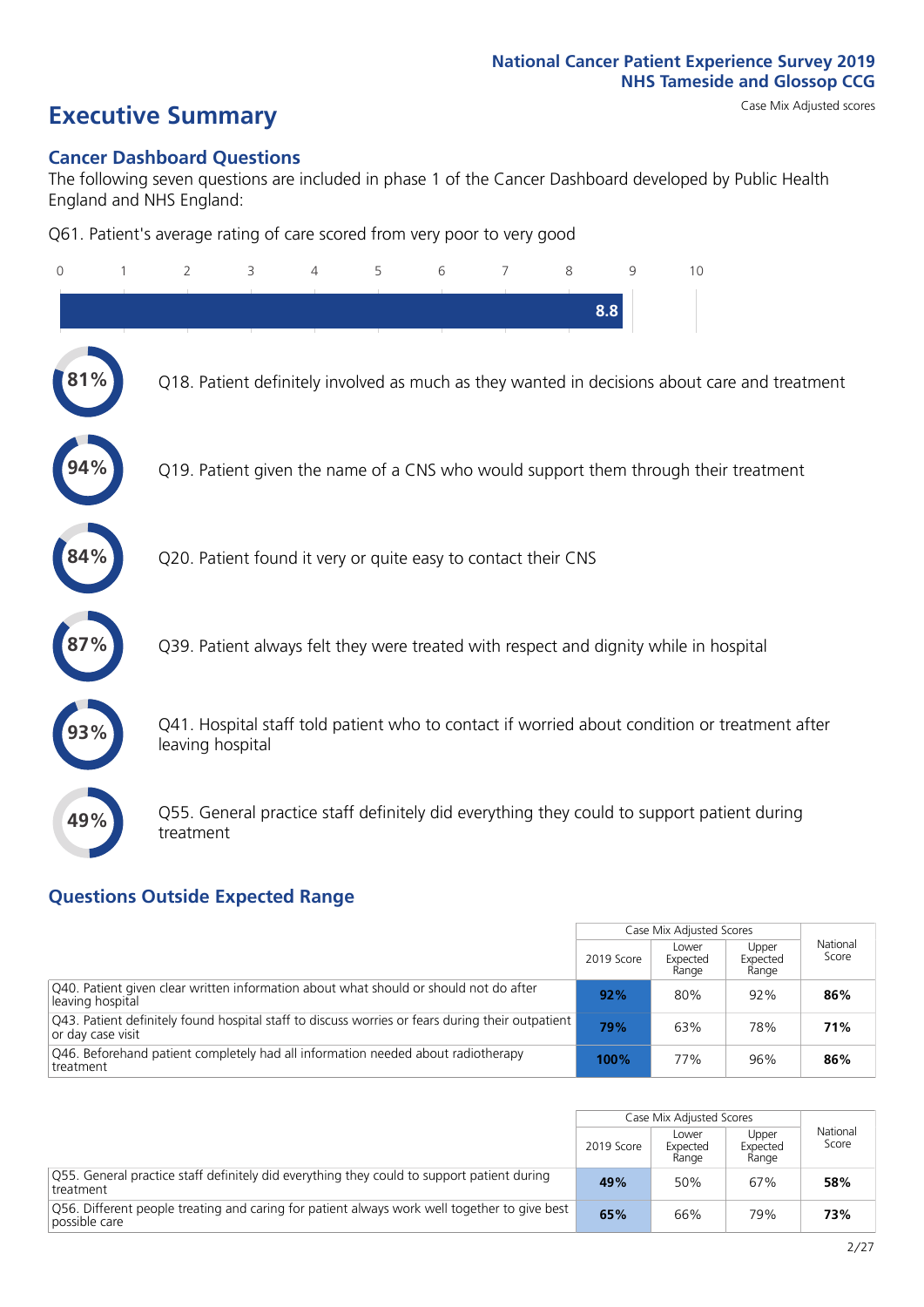## **Introduction**

The National Cancer Patient Experience Survey 2019 is the ninth iteration of the survey first undertaken in 2010. It has been designed to monitor national progress on cancer care; to provide information to drive local quality improvements; to assist commissioners and providers of cancer care; and to inform the work of the various charities and stakeholder groups supporting cancer patients.

The survey was overseen by a national Cancer Patient Experience Advisory Group. This Advisory Group set the principles and objectives of the survey programme and guided questionnaire development. The survey was commissioned and managed by NHS England. The survey provider, Picker, is responsible for designing, running and analysing the survey.

The 2019 survey involved 143 NHS Trusts. Out of 111,366 people, 67,858 people responded to the survey, yielding a response rate of 61%.

# **Methodology**

#### **Eligibility, eldwork and survey methods**

The sample for the survey included all adult (aged 16 and over) NHS patients, with a confirmed primary diagnosis of cancer, discharged from an NHS Trust after an inpatient episode or day case attendance for cancer related treatment in the months of April, May and June 2019. The fieldwork for the survey was undertaken between December 2019 and March 2020.

As in the previous four years, the survey used a mixed mode methodology. Questionnaires were sent by post, with two reminders where necessary, but also included an option to complete the questionnaire online. A Freephone helpline and email was available for respondents to opt out, ask questions about the survey, enable them to complete their questionnaire over the phone and provide access to a translation and interpreting facility for those whose first language was not English.

#### **Case-mix adjustment**

Both unadjusted and adjusted scores are presented in this report. Case-mix adjusted scores allows us to account for the impact that differing patient populations might have on results. By using the case-mix adjusted estimates we can obtain a greater understanding of how a CCG is performing given their patient population. The factors taken into account in this case-mix adjustment are gender, age, ethnic group, deprivation, and tumour group.

#### **Scoring methodology**

Fifty-two questions from the questionnaire are scored as these questions relate directly to patient experience. For all but one question (Q61), scores are presented as the percentage of positive responses out of all scored responses. For Q61, respondents rate their overall care on a scale of 0 to 10, of which the average was calculated for this question's presented score. The percentages in this report have been rounded to the nearest percentage point. Therefore, in some cases the figures do not appear to add up to 100%.

#### **Statistical significance**

In the reporting of 2019 results, appropriate statistical tests have been undertaken to identify unadjusted scores for which the change over time is 'statistically significant'. Thirty-seven scored questions in 2019 have been compared with those of 2018 and a statistically significant change between the two years has been reported where identified.

For the scored questions that are comparable beyond 2018, statistically significant change over the five years has also been reported where identified. A statistically significant difference means that the change in the result is very unlikely to have occurred by sampling variation.

#### **Suppression**

#### **Question-level suppression**

For scores where the base size per question is  $<$ 21, the score will be suppressed and replaced with an asterisk (\*). The base size will include neutral response options.

#### **Double suppression**

If any group within a particular sub-group breakdown (such as the tumour group breakdown) has <21 responses, then the figure for this particular group is suppressed and replaced with an asterisk (\*). If there is only one group within the sub-group breakdown that has <21 respondents, and is therefore suppressed, the group with the next lowest number of respondents is also supressed and replaced with an asterisk (\*) (regardless if it is greater than or less than 21).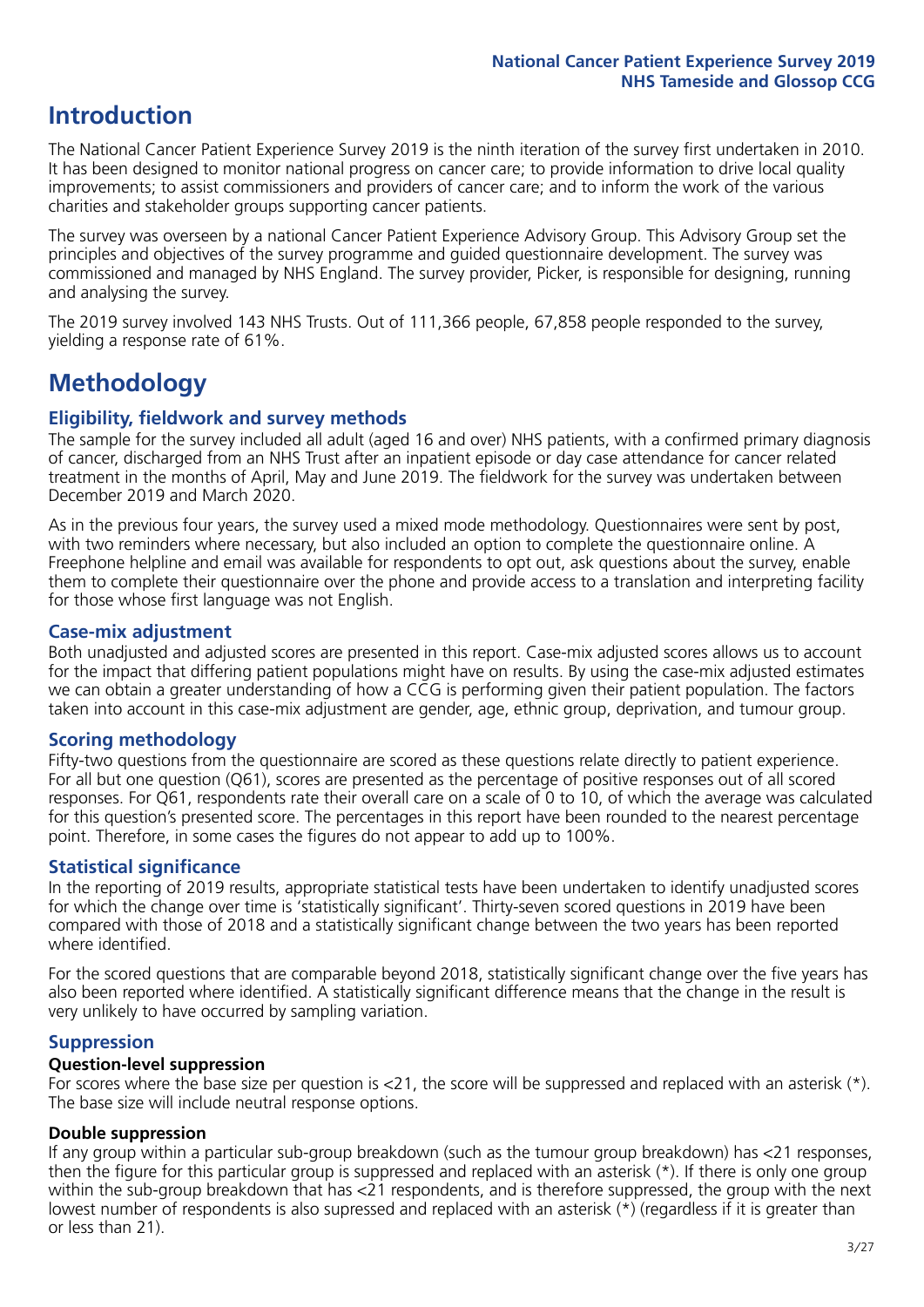# **Understanding the results**

This report shows how this CCG scored for each question in the survey, compared with national results and previous year's results. It is aimed at helping individual CCGs to understand their performance and identify areas for local improvement. Below is a description of the type of results presented within this report and how to understand them.

#### **Expected range charts**

The expected range charts in this report show a bar with the lowest and highest score received for each question nationally. Within this bar, an expected range is given (in grey) and a black diamond represents the actual score for this CCG.

CCGs whose score is above the upper limit of the expected range (in the dark blue) are positive outliers, with a score statistically significantly higher than the national mean. This indicates that the CCG performs better than what CCGs of the same size and demographics are expected to perform. The opposite is true if the score is below the lower limit of the expected range (in the light blue); these are negative outliers. For scores within the expected range (in the grey), the score is what we would expect given the CCG's size and demographics.

#### **Comparability tables**

The comparability tables show the 2018 and 2019 unadjusted scores for this CCG for each scored question. If there is a significant change from 2018 and 2019 or overall from 2015 to 2019, an arrow will be presented for the direction of change. The adjusted 2019 score will also be presented for each scored question along with the lower and upper expected range and national score. Scores above the upper limit of the expected range will be highlighted dark blue, scores below the lower limit of the expected range will be highlighted light blue, and scores within the lower and upper limit of the expected ranges will be highlighted grey.

#### **Tumour type tables**

The tumour type tables show the unadjusted scores for each scored question for each of the 13 tumour groups. The national score for that tumour group is also shown. Unadjusted scores for the same tumour type across different CCGs may not be comparable, as they do not account for the impact that differing patient populations might have on results. Central nervous system is abbreviated as 'CNS' and lower gastrointestinal tract is abbreviated as 'LGT' throughout this report.

#### **Year on year charts**

The year on year charts show five columns representing the unadjusted scores of the last five years (2015, 2016, 2017, 2018 and 2019) for each scored question.

#### **Notes on specific questions**

Following the development phase of the 2019 survey, several changes were made to the questionnaire. Six scored questions were amended (Q5, Q18, Q30, Q35, Q56 and Q60) and one non-scored question (Q29) was amended that impacted the comparability of questions Q30 to Q41. Of all questions changed or impacted by change, only Q60 is presented with historical comparisons; though the results should be interpreted with caution.

#### **Unadjusted data and case-mix adjusted data**

Unadjusted data should be used to see the actual responses from patients relating to the CCG. Case-mix adjusted data, together with expected ranges, should be used to understand whether the results are significantly higher or lower than national results taking account of the patient mix.

### **Further information**

This research was carried out in accordance with the international standard for organisations conducting social research (accreditation to ISO20252:2012; certificate number GB08/74322). The 2019 survey data has been produced and published in line with the Code of Practice for Official Statistics.

For more information on the methodology, please see the Technical Document. It can be viewed along with the 2019 questionnaire and survey quidance on the website at [www.ncpes.co.uk](https://www.ncpes.co.uk/supporting-documents). For all other outputs at National, Trust, CCG and Cancer Alliance level, please see the PDF reports, Excel tables and dashboards at [www.ncpes.co.uk.](https://www.ncpes.co.uk/current-results)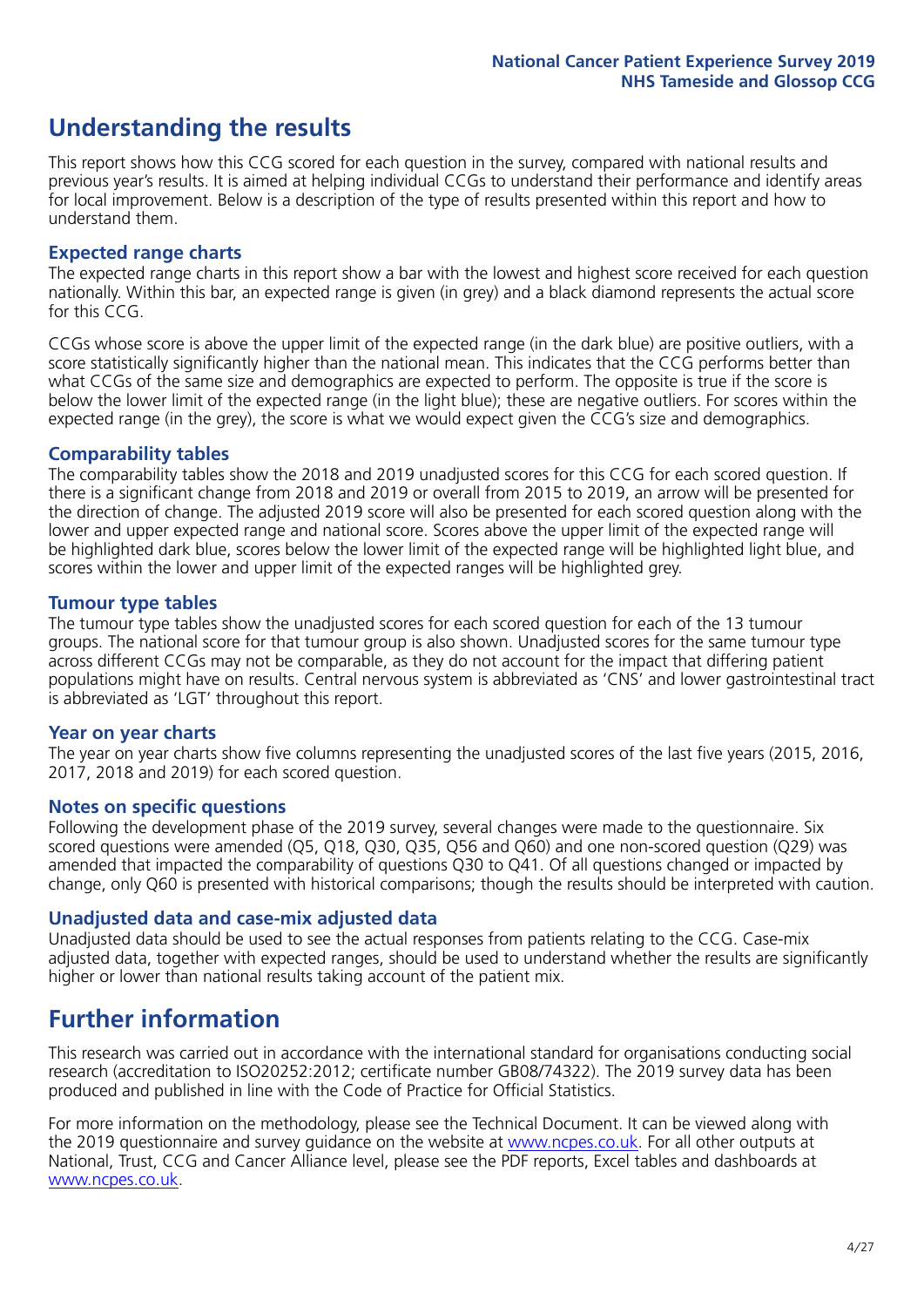### **Response Rate**

#### **Overall Response Rate**

199 patients responded out of a total of 363 patients, resulting in a response rate of 55%.

|          | Sample Size | Adjusted<br>Sample | Completed | Response Rate |
|----------|-------------|--------------------|-----------|---------------|
| CCG      | 387         | 363                | 199       | 55%           |
| National | 119,855     | 111.366            | 67,858    | 61%           |

#### **Respondents by Survey Type**

|                            | Number of<br>Respondents |
|----------------------------|--------------------------|
| Online                     | 12                       |
| Paper                      | 187                      |
| Phone                      | O                        |
| <b>Translation Service</b> |                          |

#### **Respondents by Tumour Group**

|                      | Number of<br>Respondents |
|----------------------|--------------------------|
| <b>Brain / CNS</b>   | 4                        |
| <b>Breast</b>        | 43                       |
| Colorectal / LGT     | 34                       |
| Gynaecological       | 11                       |
| Haematological       | 27                       |
| <b>Head and Neck</b> | 6                        |
| Lung                 | 11                       |
| Prostate             | 18                       |
| Sarcoma              | 1                        |
| Skin                 | 6                        |
| <b>Upper Gastro</b>  | 1 <sub>3</sub>           |
| Urological           | 17                       |
| Other                | 8                        |

#### **Respondents by Age and Gender**

Respondents year of birth has been used to determine age. This information has been amalgamated into 8 age bands. The age and gender distribution for the CCG was as follows:

|        | Age 16-24 | Age 25-34 | Age 35-44 | Age 45-54 | Age 55-64 | Age 65-74 | Age 75-84 | Age 85+ | Total |
|--------|-----------|-----------|-----------|-----------|-----------|-----------|-----------|---------|-------|
| Male   |           |           |           |           | 23        | 43        | 19        |         | 102   |
| Female |           |           |           |           | 29        | 37        | 18        |         | 97    |
| Total  |           |           |           | 14        | 52        | 80        | 37        |         | 199   |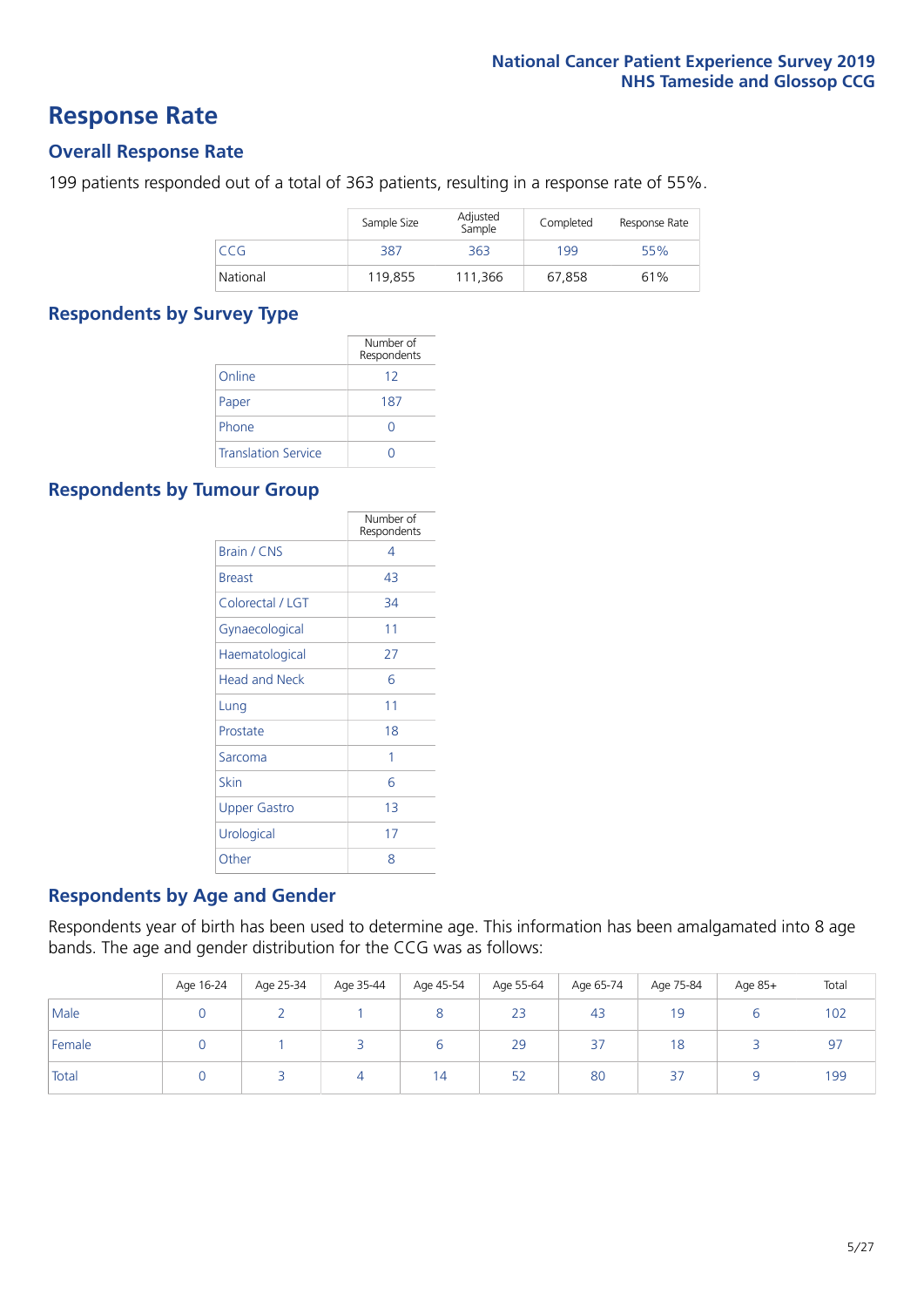# **Expected Range Charts**

| Lower Expected Range<br>Average                                                                                                                                                                                                                                                                                                                                                                                                                                                                                             |       |     | Upper Expected Range |     |         |     |            |                   | Case Mix Adjusted Score  |     |                 |
|-----------------------------------------------------------------------------------------------------------------------------------------------------------------------------------------------------------------------------------------------------------------------------------------------------------------------------------------------------------------------------------------------------------------------------------------------------------------------------------------------------------------------------|-------|-----|----------------------|-----|---------|-----|------------|-------------------|--------------------------|-----|-----------------|
| <b>SEEING YOUR GP</b><br>Q1. Saw GP once or twice before being told they needed to go to<br>hospital<br>Q2. Patient thought they were seen as soon as necessary                                                                                                                                                                                                                                                                                                                                                             | 0%    | 10% | 20%                  |     | 30% 40% | 50% | 60%        | 70%               | 80%<br>79%<br>82%        |     | 90% 100%        |
| <b>DIAGNOSTIC TESTS</b><br>Q5. Received all the information needed about the test<br>Q6. The length of time waiting for the test to be done was about<br>right<br>Q7. Test results explained in completely understandable way                                                                                                                                                                                                                                                                                               | 0%    | 10% | 20%                  | 30% | 40%     | 50% | 60%        | 70%               | 80%<br>76%               | 88% | 90% 100%<br>95% |
| <b>FINDING OUT WHAT WAS WRONG WITH YOU</b><br>Q10. Patient told they could bring a family member or friend when<br>first told they had cancer<br>Q11. Patient felt they were told sensitively that they had cancer<br>Q12. Patient completely understood the explanation of what was<br>wrong<br>Q13. Patient given easy to understand written information about<br>the type of cancer they had                                                                                                                             | 0%    | 10% | 20%                  | 30% | 40%     | 50% | 60%        | 70%<br>72%        | 80%<br>78%<br>81%<br>78% |     | 90% 100%        |
| <b>DECIDING THE BEST TREATMENT FOR YOU</b><br>Q14. Patient felt that treatment options were completely explained<br>Q15. Patient felt possible side effects were definitely explained in<br>an understandable way<br>Q16. Patient definitely given practical advice and support in dealing<br>with side effects of treatment<br>Q17. Patient definitely told about side effects that could affect<br>them in the future<br>Q18. Patient definitely involved as much as they wanted in<br>decisions about care and treatment | 0%    | 10% | 20%                  | 30% | 40%     | 50% | 60%<br>59% | 70%<br>71%<br>69% | 80%<br>85%<br>81%        |     | 90% 100%        |
| <b>CLINICAL NURSE SPECIALIST (CNS)</b><br>Q19. Patient given the name of a CNS who would support them<br>through their treatment<br>Q20. Patient found it very or quite easy to contact their CNS<br>Q21. Patient got understandable answers to important questions<br>all or most of the time                                                                                                                                                                                                                              | $0\%$ | 10% | 20%                  | 30% | 40%     | 50% | 60%        | 70%               | 80%<br>84%<br>85%        | 94% | 90% 100%        |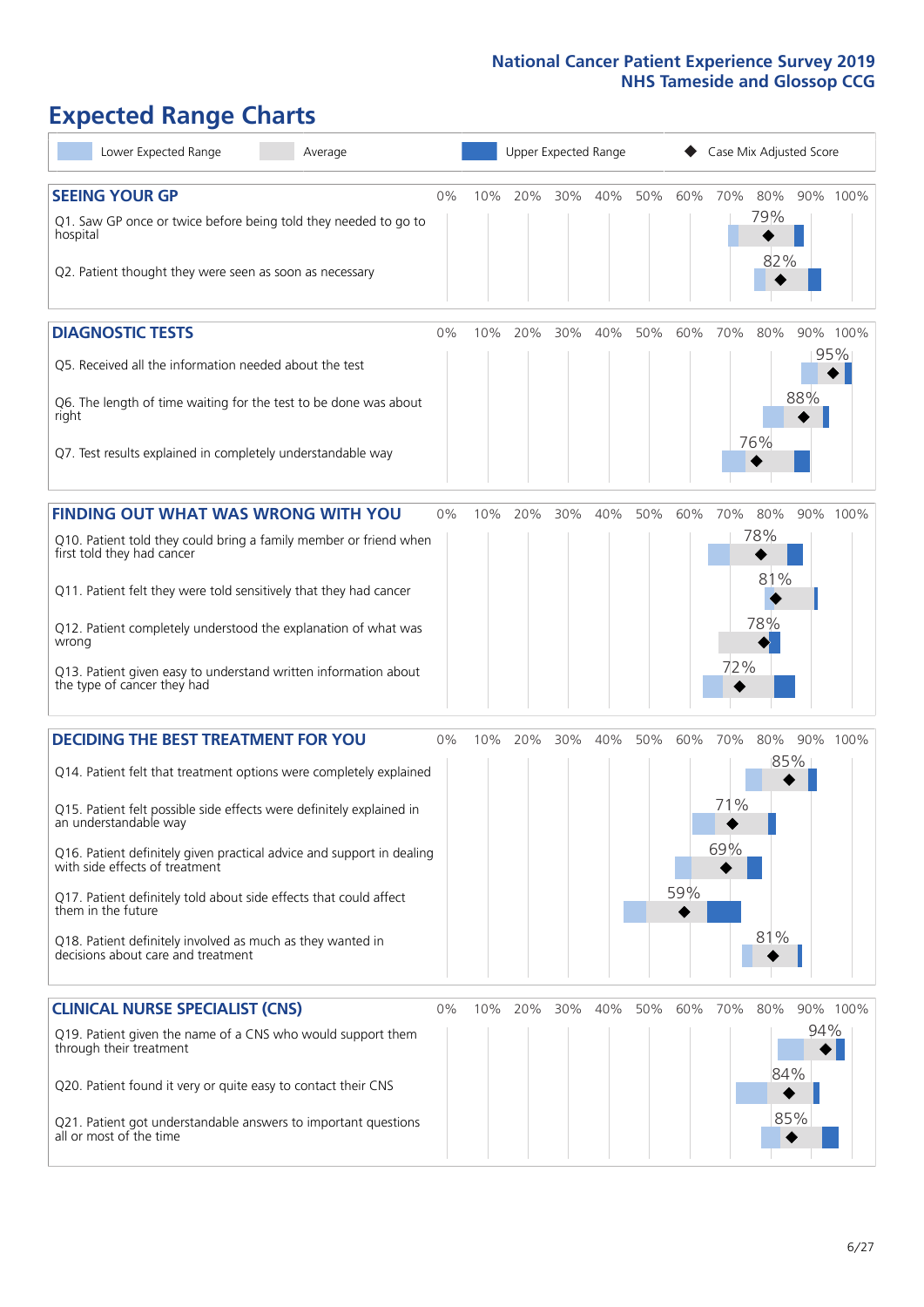# **Expected Range Charts**

| Lower Expected Range<br>Average                                                                                   |    |     | Upper Expected Range |     |     |     |     | Case Mix Adjusted Score |     |     |          |
|-------------------------------------------------------------------------------------------------------------------|----|-----|----------------------|-----|-----|-----|-----|-------------------------|-----|-----|----------|
| <b>SUPPORT FOR PEOPLE WITH CANCER</b><br>Q22. Hospital staff gave information about support or self-help          | 0% | 10% | 20%                  | 30% | 40% | 50% | 60% | 70%                     | 80% | 91% | 90% 100% |
| groups for people with cancer<br>Q23. Hospital staff discussed or gave information about the impact               |    |     |                      |     |     |     |     |                         | 84% |     |          |
| cancer could have on day to day activities<br>Q24. Hospital staff gave information on getting financial help or   |    |     |                      |     |     |     | 56% |                         |     |     |          |
| possible benefits                                                                                                 |    |     |                      |     |     |     |     |                         | 81% |     |          |
| Q25. Hospital staff told patient they could get free prescriptions                                                |    |     |                      |     |     |     |     |                         |     |     |          |
| <b>OPERATIONS</b>                                                                                                 | 0% | 10% | 20%                  | 30% | 40% | 50% | 60% | 70%                     | 80% |     | 90% 100% |
| Q27. Beforehand, patient had all the information needed about the<br>operation                                    |    |     |                      |     |     |     |     |                         |     |     | 98%      |
| Q28. Afterwards, staff completely explained how operation had<br>gone in understandable way                       |    |     |                      |     |     |     |     |                         | 77% |     |          |
| <b>HOSPITAL CARE AS AN INPATIENT</b>                                                                              | 0% | 10% | 20%                  | 30% | 40% | 50% | 60% | 70%                     | 80% |     | 90% 100% |
| Q30. Hospital staff didn't talk in front of patient as if patient wasn't<br>there                                 |    |     |                      |     |     |     |     |                         |     | 87% |          |
| Q31. Patient had confidence and trust in all doctors treating them                                                |    |     |                      |     |     |     |     |                         | 85% |     |          |
| Q32. Patient's family or someone close definitely felt able to talk to<br>a doctor                                |    |     |                      |     |     |     |     | 69%                     |     |     |          |
| Q33. Patient had confidence and trust in all the ward nurses<br>treating them                                     |    |     |                      |     |     |     |     | 72%                     |     |     |          |
| Q34. Patient thought there were always or nearly always enough<br>nurses on duty to care for them                 |    |     |                      |     |     |     |     | 66%                     |     |     |          |
| Q35. All hospital staff asked patient what name they prefer to be<br>called by                                    |    |     |                      |     |     |     | 64% |                         |     |     |          |
| Q36. Patient always given enough privacy when discussing<br>condition or treatment                                |    |     |                      |     |     |     |     |                         |     | 87% |          |
| Q37. Patient definitely found hospital staff to discuss worries or<br>fears during their inpatient visit          |    |     |                      |     |     |     | 56% |                         |     |     |          |
| Q38. Hospital staff definitely did everything they could to help<br>control pain                                  |    |     |                      |     |     |     |     |                         |     | 86% |          |
| Q39. Patient always felt they were treated with respect and dignity<br>while in hospital                          |    |     |                      |     |     |     |     |                         |     | 87% |          |
| Q40. Patient given clear written information about what should or<br>should not do after leaving hospital         |    |     |                      |     |     |     |     |                         |     | 92% |          |
| Q41. Hospital staff told patient who to contact if worried about<br>condition or treatment after leaving hospital |    |     |                      |     |     |     |     |                         |     | 93% |          |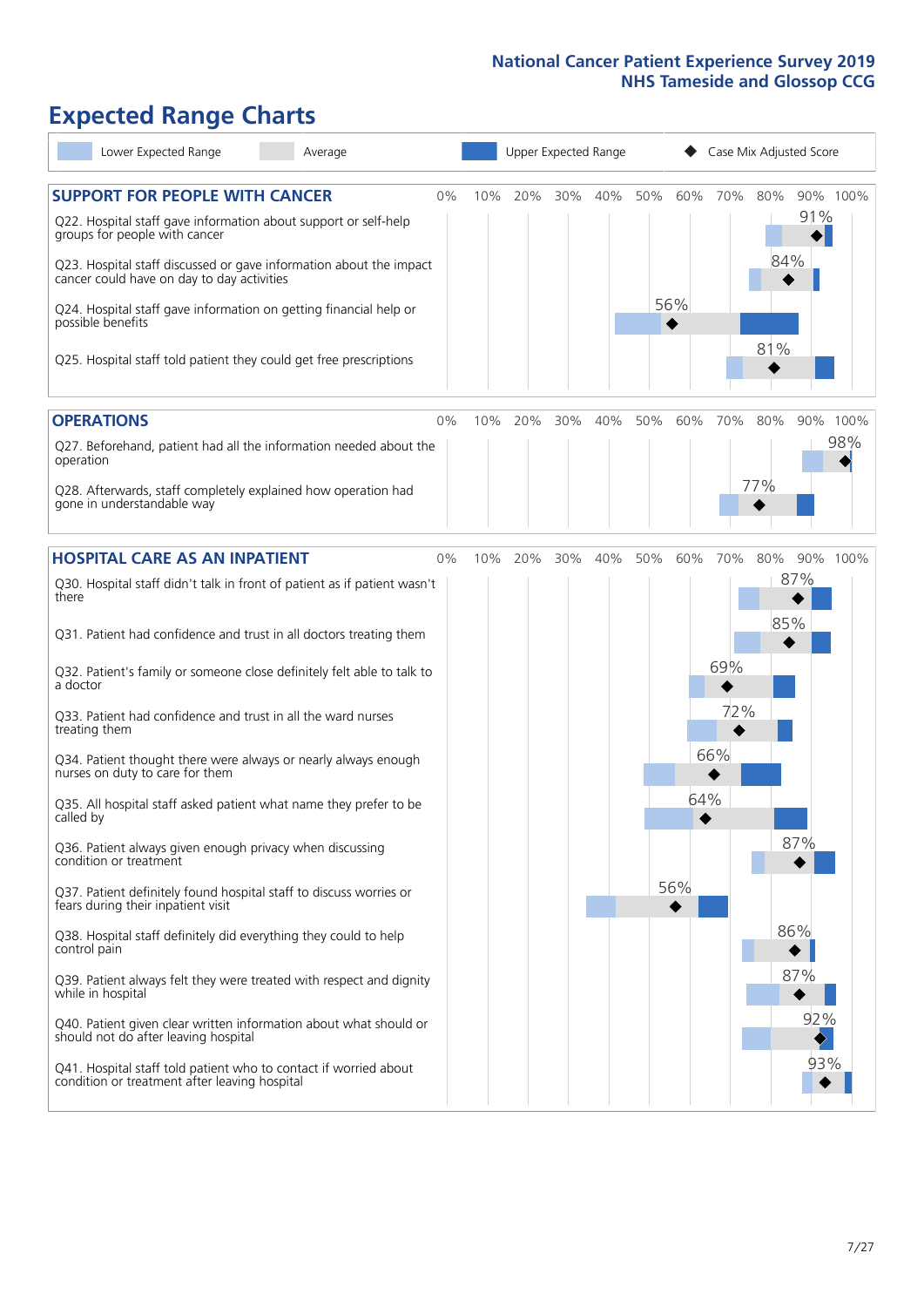# **Expected Range Charts**

| Lower Expected Range<br>Average                                                                                       |       |     |     |     | Upper Expected Range |     |     |     |     | Case Mix Adjusted Score |          |
|-----------------------------------------------------------------------------------------------------------------------|-------|-----|-----|-----|----------------------|-----|-----|-----|-----|-------------------------|----------|
| <b>HOSPITAL CARE AS A DAY PATIENT / OUTPATIENT 0%</b>                                                                 |       | 10% | 20% | 30% | 40%                  | 50% | 60% | 70% | 80% |                         | 90% 100% |
| Q43. Patient definitely found hospital staff to discuss worries or<br>fears during their outpatient or day case visit |       |     |     |     |                      |     |     |     | 79% |                         |          |
| Q44. Cancer doctor had the right documents at patient's last<br>outpatient appointment                                |       |     |     |     |                      |     |     |     |     |                         | 96%      |
| Q46. Beforehand patient completely had all information needed<br>about radiotherapy treatment                         |       |     |     |     |                      |     |     |     |     |                         | 100%     |
| Q47. Patient completely given understandable information about<br>whether radiotherapy was working                    |       |     |     |     |                      |     | 64% |     |     |                         |          |
| Q49. Beforehand patient completely had all information needed<br>about chemotherapy treatment                         |       |     |     |     |                      |     |     |     |     | 88%                     |          |
| Q50. Patient given enough information about whether<br>chemotherapy was working in a completely understandable way    |       |     |     |     |                      |     |     | 70% |     |                         |          |
| <b>HOME CARE AND SUPPORT</b>                                                                                          | $0\%$ | 10% | 20% | 30% | 40%                  | 50% | 60% | 70% | 80% |                         | 90% 100% |
| Q51. Hospital staff definitely gave family or someone close all the<br>information needed to help care at home        |       |     |     |     |                      |     | 62% |     |     |                         |          |
| Q52. Patient definitely given enough support from health or social<br>services during treatment                       |       |     |     |     |                      | 48% |     |     |     |                         |          |
| Q53. Patient definitely given enough support from health or social<br>services after treatment                        |       |     |     |     | 41%                  |     |     |     |     |                         |          |
| <b>CARE FROM YOUR GENERAL PRACTICE</b>                                                                                | $0\%$ | 10% | 20% | 30% | 40%                  | 50% | 60% | 70% | 80% |                         | 90% 100% |
| Q54. GP given enough information about patient's condition and<br>treatment                                           |       |     |     |     |                      |     |     |     |     | 94%                     |          |
| Q55. General practice staff definitely did everything they could to<br>support patient during treatment               |       |     |     |     |                      | 49% |     |     |     |                         |          |
| <b>YOUR OVERALL NHS CARE</b>                                                                                          | $0\%$ | 10% | 20% | 30% | 40%                  | 50% | 60% | 70% | 80% |                         | 90% 100% |
| Q56. Different people treating and caring for patient always work<br>well together to give best possible care         |       |     |     |     |                      |     |     | 65% |     |                         |          |
| Q57. Patient given a care plan                                                                                        |       |     |     | 31% |                      |     |     |     |     |                         |          |
| Q58. Overall the administration of care was good or very good                                                         |       |     |     |     |                      |     |     |     |     | 91%                     |          |
| Q59. Patient felt length of time for attending clinics and<br>appointments for cancer was about right                 |       |     |     |     |                      |     |     | 67% |     |                         |          |
| Q60. Someone discussed with patient whether they would like to<br>take part in cancer research                        |       |     |     |     | 39%                  |     |     |     |     |                         |          |
|                                                                                                                       | 0     |     | 2   | 3   | 4                    | 5   | 6   |     | 8   | 9                       | 10       |
| Q61. Patient's average rating of care scored from very poor to very<br>good                                           |       |     |     |     |                      |     |     |     |     | 8.8                     |          |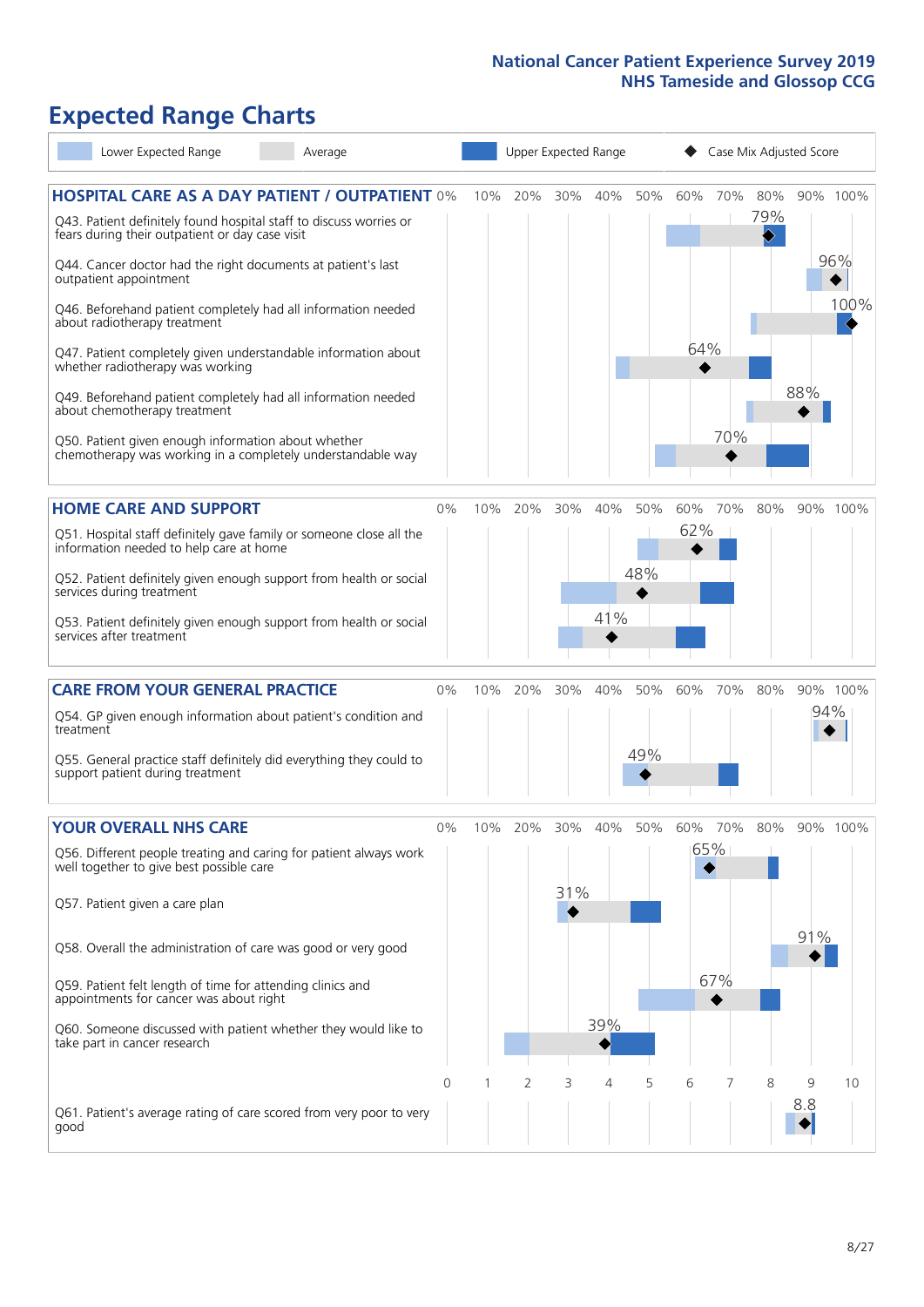# **Comparability Tables**

\* Indicates where a score has been suppressed because there are less than 21 responses.

\*\* No score available for 2018.

 $\triangle$  or  $\nabla$ 

Change 2018-2019: Indicates where 2019 score is significantly higher or lower than 2018 score Change Overall: Indicates significant change overall (2015, 2016, 2017, 2018 and 2019).

Adjusted Score below Lower Expected Range Adjusted Score between Upper and Lower Expected Ranges Adjusted Score above Upper Expected Range

|                                                                             | Case Mix Adjusted Scores<br>Unadjusted Scores |               |           |               |                                                       |         |               |                |                                     |                   |
|-----------------------------------------------------------------------------|-----------------------------------------------|---------------|-----------|---------------|-------------------------------------------------------|---------|---------------|----------------|-------------------------------------|-------------------|
|                                                                             | 2018<br>n                                     | 2018<br>Score | 2019<br>n | 2019<br>Score | $\sqrt{(\text{Change})^2}$ Change<br>$2018 -$<br>2019 | Overall | 2019<br>Score | Lower<br>Range | Upper<br>Expected Expected<br>Range | National<br>Score |
| <b>SEEING YOUR GP</b>                                                       |                                               |               |           |               |                                                       |         |               |                |                                     |                   |
| Q1. Saw GP once or twice before being told they needed to go<br>to hospital | 129                                           | 81%           | 133       | 80%           |                                                       |         | 79%           | 72%            | 86%                                 | 79%               |
| Q2. Patient thought they were seen as soon as necessary                     | 187                                           | 86%           | 191       | 83%           |                                                       |         | 82%           | 79%            | 89%                                 | 84%               |
| <b>DIAGNOSTIC TESTS</b>                                                     |                                               |               |           |               |                                                       |         |               |                |                                     |                   |
|                                                                             |                                               |               |           |               |                                                       |         |               |                |                                     |                   |

| O5. Received all the information needed about the test                    | $***$ | **  | 170 | 95% |  | 95% | 92% | 98% | 95% |
|---------------------------------------------------------------------------|-------|-----|-----|-----|--|-----|-----|-----|-----|
| Q6. The length of time waiting for the test to be done was<br>about right | 74    | 88% | 176 | 89% |  | 88% | 83% | 93% | 88% |
| Q7. Test results explained in completely understandable way               | 75    | 82% |     | 77% |  | 76% | 74% | 86% | 80% |

| <b>FINDING OUT WHAT WAS WRONG WITH YOU</b>                                                      |     |     |     |     |     |     |     |     |
|-------------------------------------------------------------------------------------------------|-----|-----|-----|-----|-----|-----|-----|-----|
| Q10. Patient told they could bring a family member or friend<br>when first told they had cancer | 178 | 72% | 175 | 79% | 78% | 70% | 84% | 77% |
| Q11. Patient felt they were told sensitively that they had cancer                               | 193 | 85% | 195 | 82% | 81% | 81% | 91% | 86% |
| Q12. Patient completely understood the explanation of what<br>was wrong                         | 194 | 70% | 195 | 78% | 78% | 67% | 80% | 73% |
| Q13. Patient given easy to understand written information<br>about the type of cancer they had  | 164 | 77% | 178 | 73% | 72% | 68% | 81% | 74% |

| <b>DECIDING THE BEST TREATMENT FOR YOU</b>                                                              |      |     |     |     |  |     |     |     |     |
|---------------------------------------------------------------------------------------------------------|------|-----|-----|-----|--|-----|-----|-----|-----|
| Q14. Patient felt that treatment options were completely<br>explained                                   | 178  | 87% | 166 | 86% |  | 85% | 78% | 89% | 83% |
| Q15. Patient felt possible side effects were definitely explained<br>in an understandable way           | 186  | 73% | 180 | 72% |  | 71% | 66% | 79% | 73% |
| Q16. Patient definitely given practical advice and support in<br>dealing with side effects of treatment | 189  | 71% | 181 | 70% |  | 69% | 60% | 74% | 67% |
| Q17. Patient definitely told about side effects that could affect<br>them in the future                 | 175  | 59% | 169 | 61% |  | 59% | 49% | 64% | 57% |
| Q18. Patient definitely involved as much as they wanted in<br>decisions about care and treatment        | $**$ | **  | 188 | 81% |  | 81% | 75% | 87% | 81% |

| <b>CLINICAL NURSE SPECIALIST (CNS)</b>                                                    |     |     |     |     |  |     |     |     |     |
|-------------------------------------------------------------------------------------------|-----|-----|-----|-----|--|-----|-----|-----|-----|
| Q19. Patient given the name of a CNS who would support them<br>through their treatment    | 186 | 93% | 189 | 94% |  | 94% | 88% | 96% | 92% |
| Q20. Patient found it very or quite easy to contact their CNS                             | 158 | 91% | 162 | 85% |  | 84% | 79% | 91% | 85% |
| Q21. Patient got understandable answers to important<br>questions all or most of the time | 51  | 92% | 153 | 85% |  | 85% | 82% | 93% | 87% |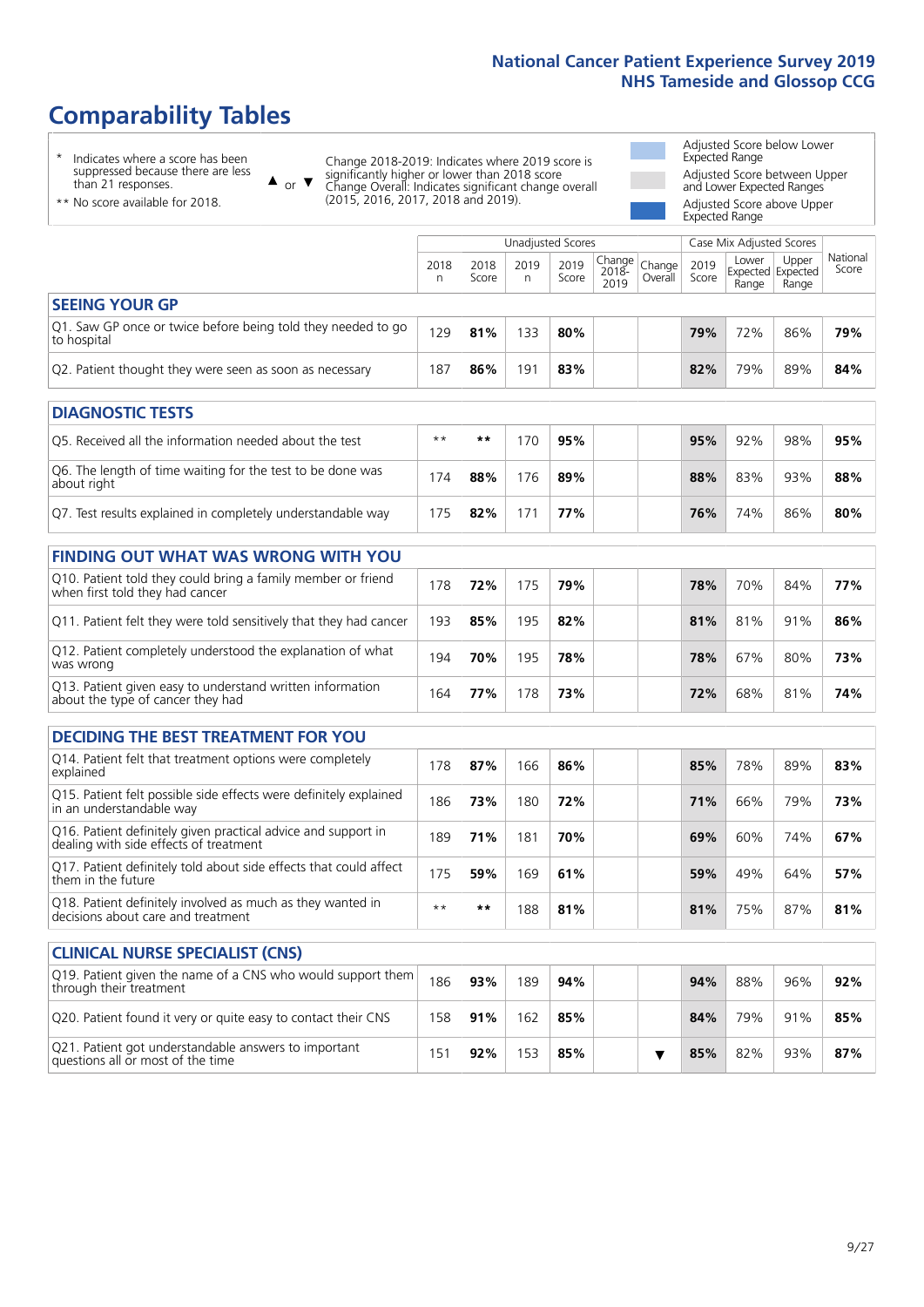# **Comparability Tables**

\* Indicates where a score has been suppressed because there are less than 21 responses.

\*\* No score available for 2018.

 $\triangle$  or  $\nabla$ 

Change 2018-2019: Indicates where 2019 score is significantly higher or lower than 2018 score Change Overall: Indicates significant change overall (2015, 2016, 2017, 2018 and 2019).

Adjusted Score below Lower Expected Range Adjusted Score between Upper and Lower Expected Ranges Adjusted Score above Upper Expected Range

|                                                                                                                   |              |               |           | Unadjusted Scores |                         |                   |               | Case Mix Adjusted Scores |                                     |                   |
|-------------------------------------------------------------------------------------------------------------------|--------------|---------------|-----------|-------------------|-------------------------|-------------------|---------------|--------------------------|-------------------------------------|-------------------|
|                                                                                                                   | 2018<br>n.   | 2018<br>Score | 2019<br>n | 2019<br>Score     | Change<br>2018-<br>2019 | Change<br>Overall | 2019<br>Score | Lower<br>Range           | Upper<br>Expected Expected<br>Range | National<br>Score |
| <b>SUPPORT FOR PEOPLE WITH CANCER</b>                                                                             |              |               |           |                   |                         |                   |               |                          |                                     |                   |
| Q22. Hospital staff gave information about support or self-help<br>groups for people with cancer                  | 153          | 89%           | 143       | 92%               |                         |                   | 91%           | 83%                      | 93%                                 | 88%               |
| Q23. Hospital staff discussed or gave information about the<br>impact cancer could have on day to day activities  | 117          | 80%           | 125       | 85%               |                         |                   | 84%           | 78%                      | 90%                                 | 84%               |
| Q24. Hospital staff gave information on getting financial help or<br>possible benefits                            | 93           | 59%           | 97        | 56%               |                         |                   | 56%           | 53%                      | 72%                                 | 63%               |
| Q25. Hospital staff told patient they could get free prescriptions                                                | 74           | 82%           | 71        | 79%               |                         |                   | 81%           | 73%                      | 91%                                 | 82%               |
| <b>OPERATIONS</b>                                                                                                 |              |               |           |                   |                         |                   |               |                          |                                     |                   |
| Q27. Beforehand, patient had all the information needed about<br>the operation                                    | 124          | 98%           | 126       | 98%               |                         |                   | 98%           | 93%                      | 100%                                | 96%               |
| Q28. Afterwards, staff completely explained how operation had<br>gone in understandable way                       | 123          | 84%           | 124       | 77%               |                         |                   | 77%           | 72%                      | 86%                                 | 79%               |
| <b>HOSPITAL CARE AS AN INPATIENT</b>                                                                              |              |               |           |                   |                         |                   |               |                          |                                     |                   |
| Q30. Hospital staff didn't talk in front of patient as if patient<br>wasn't there                                 | $* *$        | $***$         | 128       | 87%               |                         |                   | 87%           | 77%                      | 90%                                 | 84%               |
| Q31. Patient had confidence and trust in all doctors treating<br>them                                             | $**$         | **            | 129       | 85%               |                         |                   | 85%           | 77%                      | 90%                                 | 84%               |
| Q32. Patient's family or someone close definitely felt able to talk<br>to a doctor                                | $\star\star$ | **            | 107       | 70%               |                         |                   | 69%           | 64%                      | 81%                                 | 72%               |
| Q33. Patient had confidence and trust in all the ward nurses<br>treating them                                     | $\star\star$ | **            | 130       | 74%               |                         |                   | 72%           | 67%                      | 82%                                 | 74%               |
| Q34. Patient thought there were always or nearly always<br>enough nurses on duty to care for them                 | $**$         | $***$         | 132       | 67%               |                         |                   | 66%           | 56%                      | 73%                                 | 64%               |
| Q35. All hospital staff asked patient what name they prefer to<br>be called by                                    | $**$         | **            | 129       | 66%               |                         |                   | 64%           | 61%                      | 81%                                 | 71%               |
| Q36. Patient always given enough privacy when discussing<br>condition or treatment                                | $\star\star$ | **            | 132       | 88%               |                         |                   | 87%           | 78%                      | 91%                                 | 85%               |
| Q37. Patient definitely found hospital staff to discuss worries or<br>fears during their inpatient visit          | $\star\star$ | **            | 91        | 58%               |                         |                   | 56%           | 42%                      | 62%                                 | 52%               |
| Q38. Hospital staff definitely did everything they could to help<br>control pain                                  | $\star\star$ | **            | 113       | 87%               |                         |                   | 86%           | 76%                      | 90%                                 | 83%               |
| Q39. Patient always felt they were treated with respect and<br>dignity while in hospital                          | $\star\star$ | **            | 131       | 88%               |                         |                   | 87%           | 82%                      | 93%                                 | 88%               |
| Q40. Patient given clear written information about what should<br>or should not do after leaving hospital         | $**$         | **            | 127       | 93%               |                         |                   | 92%           | 80%                      | 92%                                 | 86%               |
| Q41. Hospital staff told patient who to contact if worried about<br>condition or treatment after leaving hospital | $**$         | **            | 128       | 94%               |                         |                   | 93%           | 90%                      | 98%                                 | 94%               |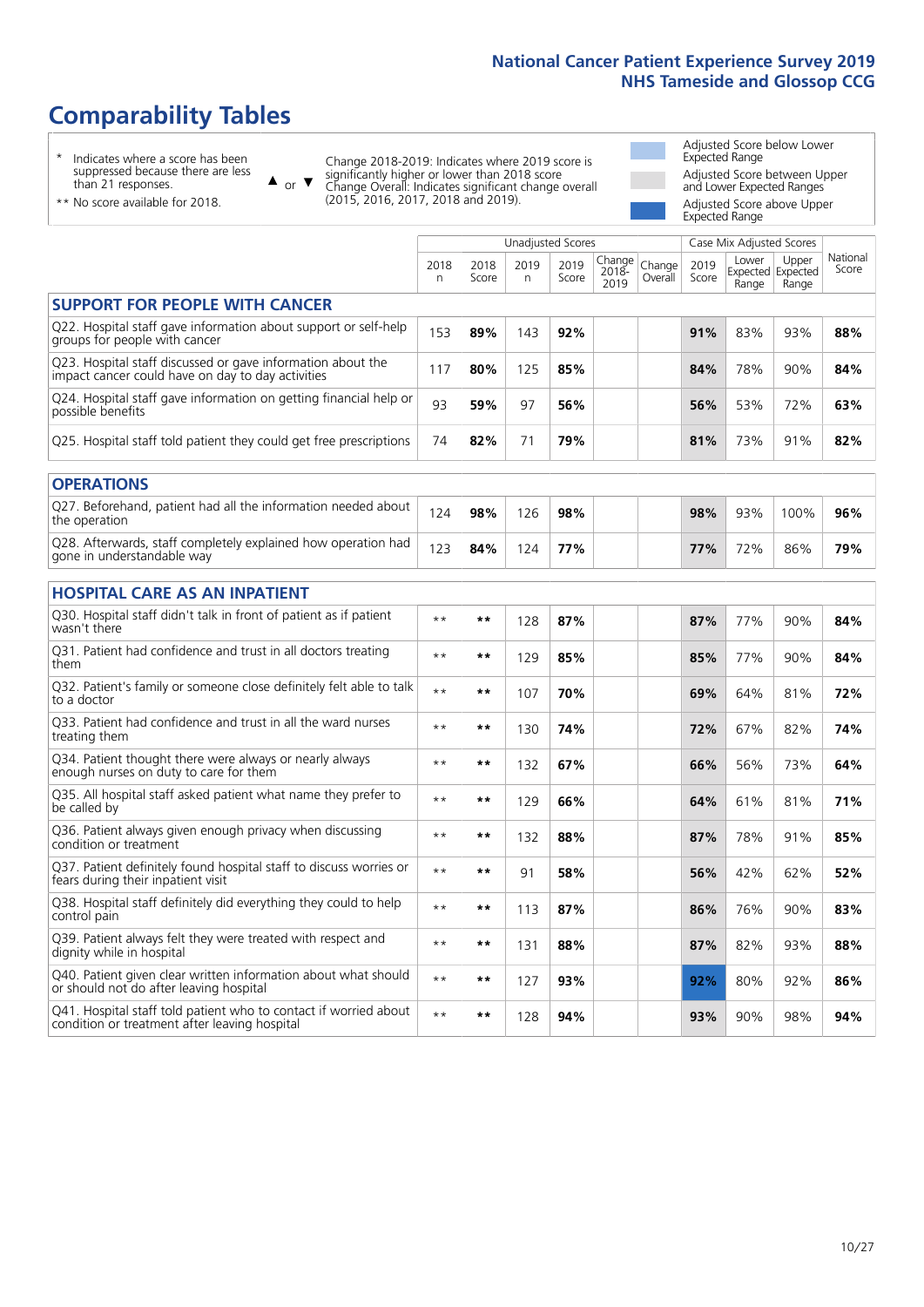# **Comparability Tables**

\* Indicates where a score has been suppressed because there are less than 21 responses.

\*\* No score available for 2018.

 $\triangle$  or  $\nabla$ 

Change 2018-2019: Indicates where 2019 score is significantly higher or lower than 2018 score Change Overall: Indicates significant change overall (2015, 2016, 2017, 2018 and 2019).

Adjusted Score below Lower Expected Range Adjusted Score between Upper and Lower Expected Ranges Adjusted Score above Upper Expected Range

|                                                                                                                       |              |               |            | Unadjusted Scores |                         |                   |               | Case Mix Adjusted Scores |                                     |                   |
|-----------------------------------------------------------------------------------------------------------------------|--------------|---------------|------------|-------------------|-------------------------|-------------------|---------------|--------------------------|-------------------------------------|-------------------|
|                                                                                                                       | 2018<br>n.   | 2018<br>Score | 2019<br>n. | 2019<br>Score     | Change<br>2018-<br>2019 | Change<br>Overall | 2019<br>Score | Lower<br>Range           | Upper<br>Expected Expected<br>Range | National<br>Score |
| <b>HOSPITAL CARE AS A DAY PATIENT / OUTPATIENT</b>                                                                    |              |               |            |                   |                         |                   |               |                          |                                     |                   |
| Q43. Patient definitely found hospital staff to discuss worries or<br>fears during their outpatient or day case visit | 134          | 74%           | 130        | 80%               |                         |                   | 79%           | 63%                      | 78%                                 | 71%               |
| Q44. Cancer doctor had the right documents at patient's last<br>outpatient appointment                                | 166          | 95%           | 154        | 96%               |                         |                   | 96%           | 93%                      | 99%                                 | 96%               |
| Q46. Beforehand patient completely had all information needed<br>about radiotherapy treatment                         | 44           | 86%           | 46         | 100%              |                         |                   | 100%          | 77%                      | 96%                                 | 86%               |
| Q47. Patient completely given understandable information<br>about whether radiotherapy was working                    | 38           | 66%           | 42         | 64%               |                         |                   | 64%           | 45%                      | 75%                                 | 60%               |
| Q49. Beforehand patient completely had all information needed<br>about chemotherapy treatment                         | 74           | 81%           | 68         | 88%               |                         |                   | 88%           | 76%                      | 93%                                 | 84%               |
| Q50. Patient given enough information about whether<br>chemotherapy was working in a completely understandable way    | 69           | 67%           | 67         | 70%               |                         |                   | 70%           | 56%                      | 79%                                 | 68%               |
| <b>HOME CARE AND SUPPORT</b>                                                                                          |              |               |            |                   |                         |                   |               |                          |                                     |                   |
| Q51. Hospital staff definitely gave family or someone close all<br>the information needed to help care at home        | 159          | 59%           | 160        | 63%               |                         |                   | 62%           | 52%                      | 67%                                 | 60%               |
| Q52. Patient definitely given enough support from health or<br>social services during treatment                       | 115          | 51%           | 115        | 50%               |                         |                   | 48%           | 42%                      | 62%                                 | 52%               |
| Q53. Patient definitely given enough support from health or<br>social services after treatment                        | 77           | 47%           | 72         | 40%               |                         |                   | 41%           | 34%                      | 56%                                 | 45%               |
| <b>CARE FROM YOUR GENERAL PRACTICE</b>                                                                                |              |               |            |                   |                         |                   |               |                          |                                     |                   |
| Q54. GP given enough information about patient's condition<br>and treatment                                           | 159          | 95%           | 156        | 94%               |                         |                   | 94%           | 92%                      | 99%                                 | 95%               |
| Q55. General practice staff definitely did everything they could<br>to support patient during treatment               | 124          | 56%           | 128        | 49%               |                         |                   | 49%           | 50%                      | 67%                                 | 58%               |
| <b>YOUR OVERALL NHS CARE</b>                                                                                          |              |               |            |                   |                         |                   |               |                          |                                     |                   |
| Q56. Different people treating and caring for patient always                                                          | $\star\star$ | **            |            |                   |                         |                   |               |                          |                                     |                   |
| work well together to give best possible care                                                                         |              |               | 185        | 65%               |                         |                   | 65%           | 66%                      | 79%                                 | 73%               |
| Q57. Patient given a care plan                                                                                        | 146          | 38%           | 150        | 33%               |                         |                   | 31%           | 30%                      | 45%                                 | 38%               |
| Q58. Overall the administration of care was good or very good                                                         | 191          | 90%           | 189        | 91%               |                         |                   | 91%           | 84%                      | 93%                                 | 89%               |
| Q59. Patient felt length of time for attending clinics and<br>appointments for cancer was about right                 | 191          | 65%           | 187        | 68%               |                         |                   | 67%           | 61%                      | 77%                                 | 69%               |
| Q60. Someone discussed with patient whether they would like<br>to take part in cancer research                        | 183          | 33%           | 174        | 39%               |                         |                   | 39%           | 20%                      | 40%                                 | 30%               |
| Q61. Patient's average rating of care scored from very poor to<br>very good                                           | 188          | 8.8           | 185        | 8.9               |                         |                   | 8.8           | 8.6                      | 9.0                                 | 8.8               |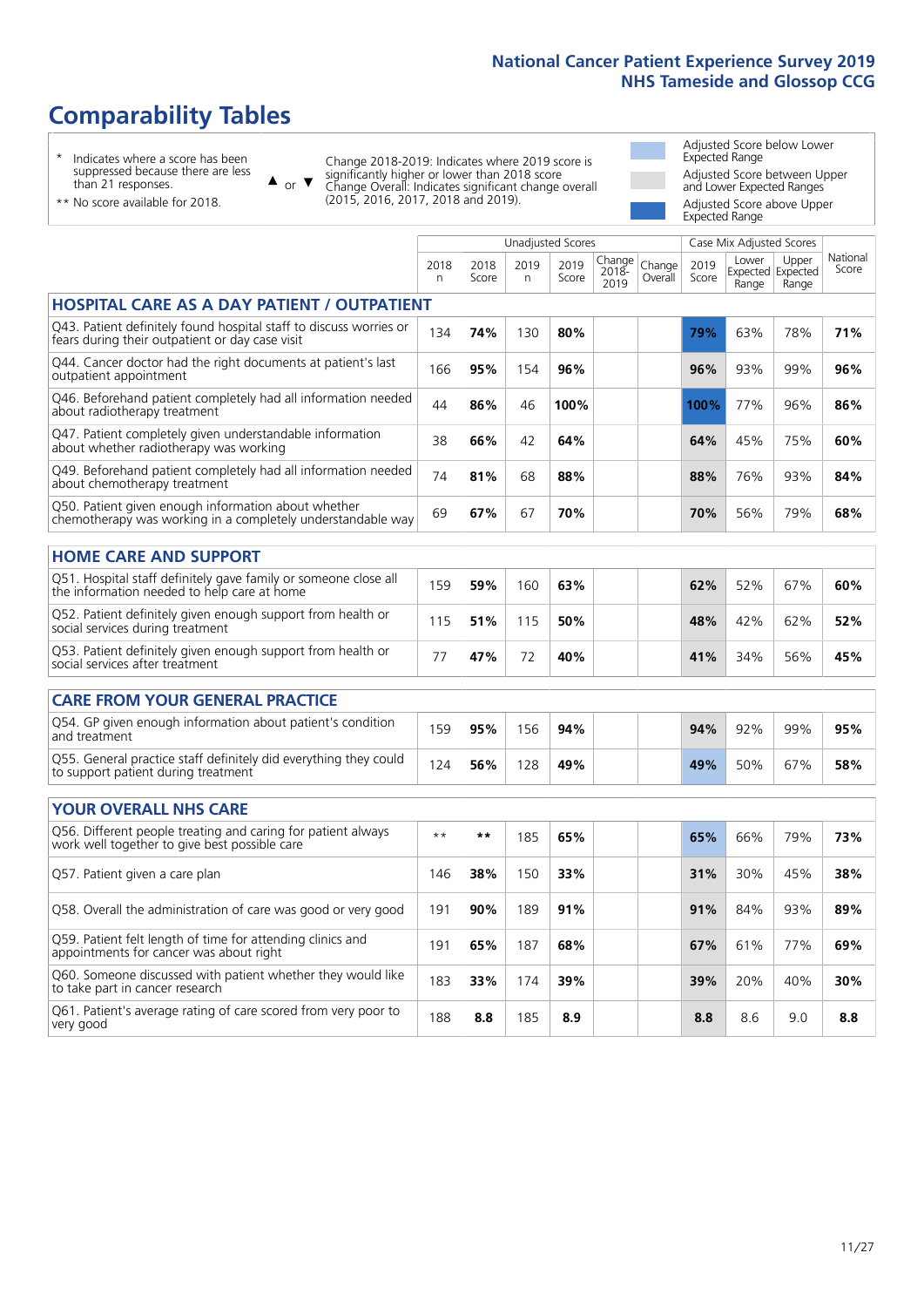- \* Indicates where a score has been suppressed because there are less than 21 responses.
- n.a. Indicates that there were no respondents for that tumour group.

| <b>SEEING YOUR GP</b>                           |            |         |               |                   |                |                |                  |                 | Tumour Group |         |         |                 |                                                 |         |                |
|-------------------------------------------------|------------|---------|---------------|-------------------|----------------|----------------|------------------|-----------------|--------------|---------|---------|-----------------|-------------------------------------------------|---------|----------------|
|                                                 |            | Brain   | <b>Breast</b> | Colorectal<br>LGT | Gynaecological | Haematological | Head and<br>Neck | Dung            | Prostate     | Sarcoma | Skin    | Upper<br>Gastro | Jrological                                      | Other   | All<br>Cancers |
| Q1. Saw GP once or twice before being told they | <b>CCG</b> | $\star$ | 95%           | $\star$           | $\star$        | $\star$        | $\star$          | $\star$         | $\star$      | $\star$ | $\star$ | $\star$         | $\star$                                         | $\star$ | 80%            |
| needed to go to hospital                        | National   | 59%     |               | 94% 75% 77%       |                |                |                  | 67% 79% 71% 82% |              |         |         |                 | 71% 90% 74% 83% 74%                             |         | 79%            |
| Q2. Patient thought they were seen as soon as   | <b>CCG</b> | $\star$ |               | 88% 87%           | $\star$        | 81%            | $\star$          | $\star$         | $\star$      | $\star$ | $\star$ | $\star$         | $\star$                                         | $\star$ | 83%            |
| necessary                                       | National l | 79%     |               |                   |                |                |                  |                 |              |         |         |                 | 89% 83% 81% 82% 81% 84% 86% 69% 85% 79% 85% 79% |         | 84%            |

#### **DIAGNOSTIC TESTS** Tumour Group

|                                                   |                                                                  | Brain   | <b>Breast</b> | Colorectal<br>LGT | त्त<br>Gynaecologic | Haematological | Head and<br>Neck | Lung    | Prostate | Sarcoma | Skin    | Upper<br>Gastro | Urological                                  | Other   | All<br>Cancers |
|---------------------------------------------------|------------------------------------------------------------------|---------|---------------|-------------------|---------------------|----------------|------------------|---------|----------|---------|---------|-----------------|---------------------------------------------|---------|----------------|
| Q5. Received all the information needed about     | <b>CCG</b>                                                       | $\star$ | 92%           | 96%               |                     | 95%            | $\star$          | $\star$ | $\star$  | $\star$ |         | $\star$         | $\star$                                     | $\star$ | 95%            |
| the test                                          | National                                                         | 93%     | 95%           | 95%               | 93%                 |                | 95% 93% 95%      |         | 95%      | 93%     | 96%     | 95%             | 95%                                         | 95%     | 95%            |
| Q6. The length of time waiting for the test to be | <b>CCG</b>                                                       | $\star$ | 93%           | 82%               | $\star$             | 95%            | $\star$          | $\star$ | $\star$  | $\star$ | $\star$ | $\star$         | $\star$                                     | $\star$ | 89%            |
| done was about right                              | National 84% 91%                                                 |         |               | 88%               |                     |                |                  |         |          |         |         |                 | 86% 89% 88% 87% 87% 81% 87% 84% 87% 86% 88% |         |                |
| Q7. Test results explained in completely          | <b>CCG</b>                                                       | $\star$ |               | 79% 81%           |                     | 86%            | $\star$          | $\star$ | $\star$  | $\star$ | $\star$ | $\star$         | $\star$                                     | $\star$ | 77%            |
| understandable way                                | National 71% 83% 82% 77% 77% 79% 80% 80% 78% 84% 75% 80% 76% 80% |         |               |                   |                     |                |                  |         |          |         |         |                 |                                             |         |                |

| <b>FINDING OUT WHAT WAS WRONG WITH YOU</b>        |            |         |               |                 |                |                |                        |             | <b>Tumour Group</b> |         |         |                 |           |         |                |
|---------------------------------------------------|------------|---------|---------------|-----------------|----------------|----------------|------------------------|-------------|---------------------|---------|---------|-----------------|-----------|---------|----------------|
|                                                   |            | Brain   | <b>Breast</b> | ╮<br>Colorectal | Gynaecological | Haematological | ad and<br>Neck<br>Head | Lung        | Prostate            | Sarcoma | Skin    | Upper<br>Gastro | Jrologica | Other   | All<br>Cancers |
| Q10. Patient told they could bring a family       | <b>CCG</b> | $\star$ | 84%           | 90%             | $\star$        | 73%            | $\star$                | $\star$     | $\star$             | $\star$ | $\star$ | $\star$         | $\star$   | $\star$ | 79%            |
| member or friend when first told they had cancer  | National   | 85%     | 82%           | 82%             | 71%            | 71%            | 71%                    | 77%         | 79%                 | 73%     | 69%     | 76%             | 73% 75%   |         | 77%            |
| Q11. Patient felt they were told sensitively that | CCG        | $\star$ | 98%           | 85%             | $\star$        | 78%            | $\star$                | $\star$     | $\star$             | $\star$ | $\star$ | $\star$         | $\star$   | $\star$ | 82%            |
| they had cancer                                   | National   | 79%     | 89%           | 87%             | 82%            | 84%            | 87%                    | 83%         | 86%                 | 84%     | 89%     | 81%             | 84% 83%   |         | 86%            |
| Q12. Patient completely understood the            | CCG        | $\star$ |               | 74% 85%         |                | 73%            | $\star$                | $\star$     | $\star$             |         |         | $\star$         | $\star$   | $\star$ | 78%            |
| explanation of what was wrong                     | National   | 66%     | 77%           | 79%             | 73%            | 60%            | 78%                    | 76%         | 79%                 | 67%     | 80%     | 70%             | 77%       | 70%     | 73%            |
| Q13. Patient given easy to understand written     | <b>CCG</b> | $\star$ | 82%           | 69%             | $\star$        | 79%            | $\star$                | $\star$     | $\star$             | $\star$ | $\star$ | $\star$         | $\star$   | $\ast$  | 73%            |
| information about the type of cancer they had     | National   | 66%     |               | 78% 73%         | 71%            | 76%            |                        | 69% 67% 83% |                     |         | 67% 84% | 67%             | 74%       | 65%     | 74%            |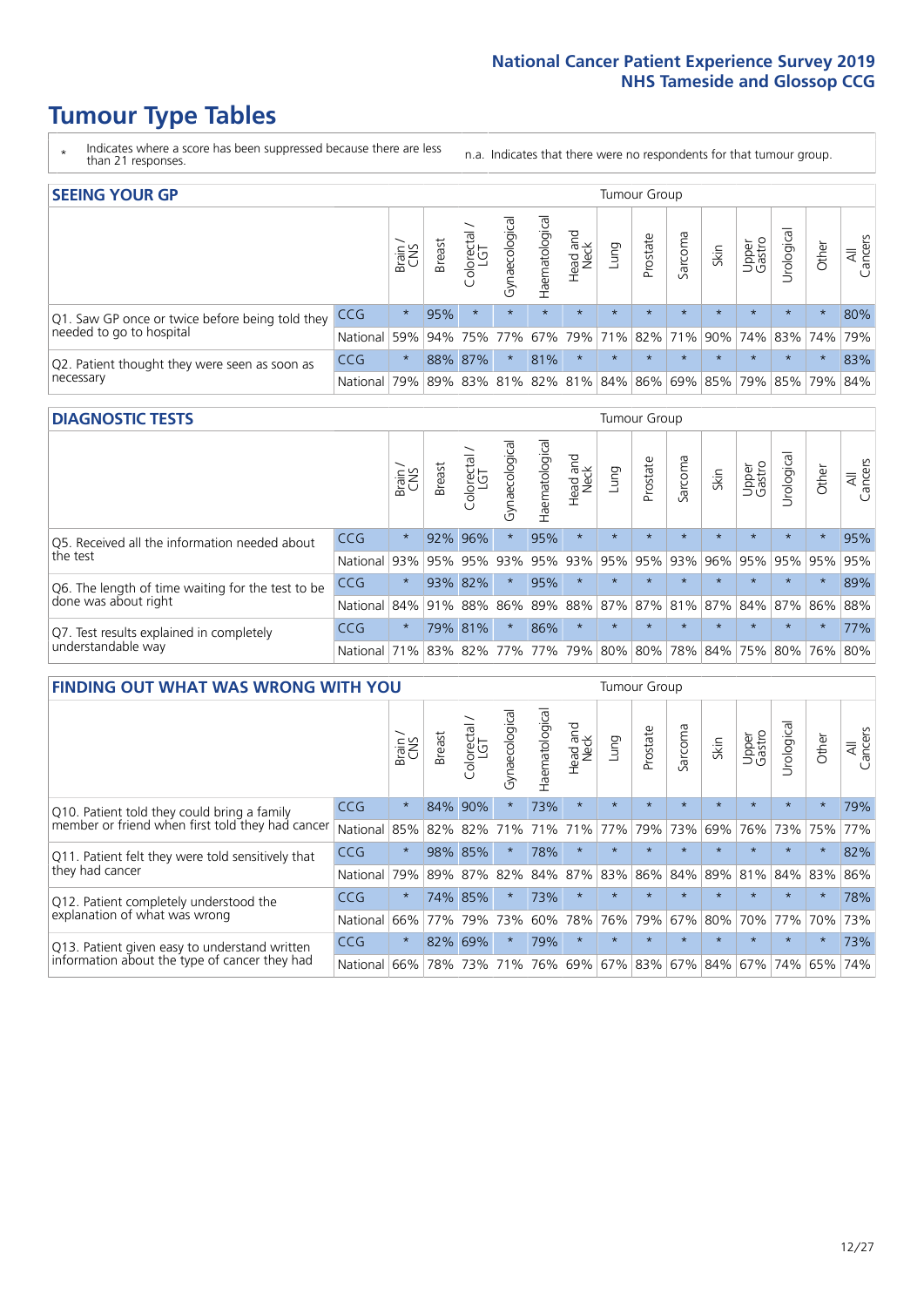\* Indicates where a score has been suppressed because there are less than 21 responses.

n.a. Indicates that there were no respondents for that tumour group.

| <b>DECIDING THE BEST TREATMENT FOR YOU</b>         |            |         |               |                             |                |                |                        |                                     | <b>Tumour Group</b> |         |         |                 |            |         |                |
|----------------------------------------------------|------------|---------|---------------|-----------------------------|----------------|----------------|------------------------|-------------------------------------|---------------------|---------|---------|-----------------|------------|---------|----------------|
|                                                    |            | Brain   | <b>Breast</b> | olorectal.<br>LGT<br>$\cup$ | Gynaecological | Haematological | ad and<br>Neck<br>Head | Lung                                | Prostate            | Sarcoma | Skin    | Upper<br>Gastro | Jrological | Other   | All<br>Cancers |
| Q14. Patient felt that treatment options were      | CCG        | $\star$ | 95%           | 85%                         | $\star$        | $\star$        | $\star$                | $\star$                             | $\star$             | $\star$ | $\star$ | $\star$         | $\star$    | $\star$ | 86%            |
| completely explained                               | National   | 85%     | 85%           | 85%                         | 85%            | 82%            | 87%                    | 84%                                 | 83%                 | 83%     | 89%     | 81%             | 83%        | 79%     | 83%            |
| Q15. Patient felt possible side effects were       | CCG        | $\star$ | 79%           | 58%                         | $\star$        | 80%            | $\star$                | $\star$                             | $\star$             |         |         | $\star$         | $\star$    | $\star$ | 72%            |
| definitely explained in an understandable way      | National   | 69%     | 74%           | 76%                         | 75%            | 69%            | 73%                    | 74%                                 | 73%                 | 73%     | 77%     | 72%             | 71%        | 70%     | 73%            |
| Q16. Patient definitely given practical advice and | <b>CCG</b> | $\star$ | 69%           | 68%                         | $\star$        | 80%            | $\star$                | $\star$                             | $\star$             | $\star$ | $\star$ | $\star$         | $\star$    | $\star$ | 70%            |
| support in dealing with side effects of treatment  | National   | 63%     | 70%           | 70%                         | 69%            | 65%            | 70%                    | 69%                                 | 65%                 | 66%     | 71%     | 66%             | 63%        | 64%     | 67%            |
| Q17. Patient definitely told about side effects    | CCG        | $\star$ | 63%           | 52%                         | $\star$        | 52%            | $\star$                | $\star$                             | $\star$             | $\star$ |         | $\star$         | $\star$    | $\star$ | 61%            |
| that could affect them in the future               | National   | 62%     | 57%           | 59%                         | 56%            | 51%            | 64%                    | 56%                                 | 66%                 | 54%     | 66%     | 53%             | 56%        | 52%     | 57%            |
| Q18. Patient definitely involved as much as they   | <b>CCG</b> | $\star$ | 90%           | 76%                         | $\star$        | 88%            | $\star$                | $\star$                             | $\star$             | $\star$ | $\star$ | $\star$         | $\star$    | $\star$ | 81%            |
| wanted in decisions about care and treatment       | National   | 79%     |               |                             |                |                |                        | 81% 83% 81% 80% 81% 81% 84% 81% 87% |                     |         |         | 79%             | 79%        | 78% 81% |                |

#### **CLINICAL NURSE SPECIALIST (CNS)** Tumour Group

|                                                |            | Brain   | <b>Breast</b> | Colorectal<br>LGT | $\sigma$<br>Gynaecologic | Haematological | Head and<br>Neck | Lung    | Prostate | Sarcoma            | Skin                        | Upper<br>Gastro | rological                                   | Other   | All<br>Cancers |
|------------------------------------------------|------------|---------|---------------|-------------------|--------------------------|----------------|------------------|---------|----------|--------------------|-----------------------------|-----------------|---------------------------------------------|---------|----------------|
| Q19. Patient given the name of a CNS who       | <b>CCG</b> | $\star$ |               | 98% 94%           |                          | 88%            | $\star$          | $\star$ | $\star$  | $\star$            | $\star$                     | $\star$         | $\star$                                     | $\star$ | 94%            |
| would support them through their treatment     | National   | 95%     | 95%           | 92%               | 95%                      | $ 92\% 91\% $  |                  |         |          | $ 94\% 91\% 91\% $ | 91%                         | 93%             | 85% 89%                                     |         | 92%            |
| Q20. Patient found it very or quite easy to    | CCG        | $\star$ |               | 92% 85%           |                          | 86%            | $\star$          | $\star$ | $\star$  | $\star$            | $\star$                     | $\star$         | $\star$                                     | $\star$ | 85%            |
| contact their CNS                              | National   | 86%     |               | 84% 88% 85%       |                          |                |                  |         |          |                    | 87% 86% 86% 80% 86% 90% 85% |                 | 83% 83%                                     |         | 85%            |
| . Patient got understandable answers to<br>021 | CCG        | $\star$ |               | 86% 88%           | $\star$                  | $\star$        | $\star$          | $\star$ | $\star$  | $\star$            | $\star$                     | $\star$         | $\star$                                     | $\star$ | 85%            |
| important questions all or most of the time    | National   | 82%     |               | 87% 89%           |                          |                |                  |         |          |                    |                             |                 | 86% 89% 88% 86% 87% 87% 93% 86% 87% 86% 87% |         |                |

| <b>SUPPORT FOR PEOPLE WITH CANCER</b>                                                             |            |         |               |                        |                |                |                        |             | <b>Tumour Group</b> |         |         |                 |           |         |                |
|---------------------------------------------------------------------------------------------------|------------|---------|---------------|------------------------|----------------|----------------|------------------------|-------------|---------------------|---------|---------|-----------------|-----------|---------|----------------|
|                                                                                                   |            | Brain   | <b>Breast</b> | olorectal.<br>LGT<br>Ũ | Gynaecological | Haematological | ad and<br>Neck<br>Head | Lung        | Prostate            | Sarcoma | Skin    | Upper<br>Gastro | Jrologica | Other   | All<br>Cancers |
| Q22. Hospital staff gave information about<br>support or self-help groups for people with         | <b>CCG</b> | $\star$ | 97%           | 86%                    | $\star$        | $\star$        | $\star$                | $\star$     | $\star$             | $\star$ | $\star$ | $\star$         | $\star$   | $\star$ | 92%            |
| cancer                                                                                            | National   | 92%     | 92%           | 88%                    | 87%            | 86%            | 88%                    | 87%         | 91%                 | 86%     | 90%     | 88%             | 81%       | 83%     | 88%            |
| Q23. Hospital staff discussed or gave information<br>about the impact cancer could have on day to | CCG        | $\star$ | 90%           | 86%                    | $\star$        |                | $\star$                | $\star$     | $\star$             | $\star$ | $\star$ | $\star$         | $\star$   | $\star$ | 85%            |
| day activities                                                                                    | National   | 84%     | 86%           | 85%                    | 82%            | 84%            | 84%                    | 83%         | 88%                 | 81%     | 86%     | 83%             | 78%       | 79%     | 84%            |
| Q24. Hospital staff gave information on getting                                                   | CCG        | $\star$ | $\star$       | $\star$                |                |                | $\star$                | $\star$     | $\star$             | $\star$ | $\star$ | $\star$         | $\star$   | $\star$ | 56%            |
| financial help or possible benefits                                                               | National   | 78%     | 68%           | 61%                    | 66%            | 61%            | 67%                    | 72%         | 55%                 | 64%     | 60%     | 64%             | 47%       | 59%     | 63%            |
| Q25. Hospital staff told patient they could get                                                   | <b>CCG</b> | $\star$ | $\star$       | $\star$                | $\star$        | $\star$        | $\star$                | $\star$     | $\star$             | $\star$ | $\star$ | $\star$         | $\star$   | $\ast$  | 79%            |
| free prescriptions                                                                                | National I | 82%     |               | 81% 83%                | 79%            | 87%            |                        | 84% 86% 80% |                     |         | 78% 71% | $84\%$          |           | 73% 81% | 82%            |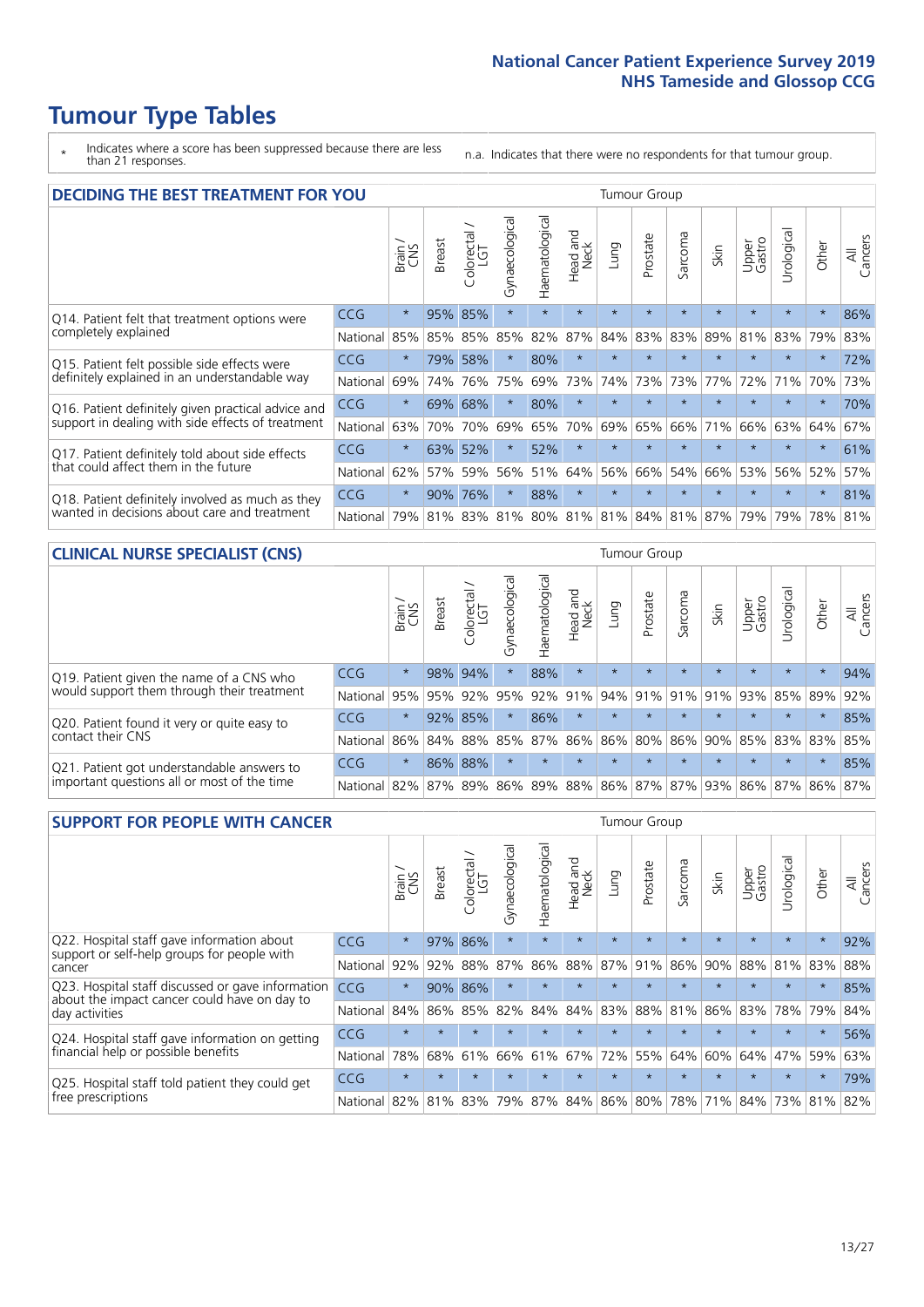- \* Indicates where a score has been suppressed because there are less than 21 responses.
- n.a. Indicates that there were no respondents for that tumour group.

| <b>OPERATIONS</b>                                |            |              |               |                       |                   |                |                             |             | Tumour Group |         |         |                 |                                             |         |                |
|--------------------------------------------------|------------|--------------|---------------|-----------------------|-------------------|----------------|-----------------------------|-------------|--------------|---------|---------|-----------------|---------------------------------------------|---------|----------------|
|                                                  |            | Brain<br>CNS | <b>Breast</b> | olorectal<br>LGT<br>Ũ | ক<br>Gynaecologic | Haematological | Head and<br>Neck            | <b>Dung</b> | Prostate     | Sarcoma | Skin    | Upper<br>Gastro | Urological                                  | Other   | All<br>Cancers |
| Q27. Beforehand, patient had all the information | <b>CCG</b> | $\star$      | 97%           | $\star$               | $\star$           | $\star$        | $\star$                     | $\star$     | $\star$      | $\star$ | $\star$ | $\star$         | $\star$                                     | $\star$ | 98%            |
| needed about the operation                       | National   | 96%          |               | 97% 96%               |                   |                | 96% 94% 96% 95% 97% 95% 96% |             |              |         |         |                 | 96% 95% 95%                                 |         | 96%            |
| Q28. Afterwards, staff completely explained how  | CCG        | $\star$      | 81%           | $\star$               | $\star$           | $\star$        | $\star$                     | $\star$     | $\star$      | $\star$ | $\star$ | $\star$         | $\star$                                     | $\star$ | 77%            |
| operation had gone in understandable way         | National   | 76%          |               | 79% 83%               |                   |                |                             |             |              |         |         |                 | 79% 78% 79% 79% 78% 80% 82% 79% 76% 77% 79% |         |                |

#### **HOSPITAL CARE AS AN INPATIENT** Tumour Group

|                                                                                                   |              | Brain   | Breast | Colorectal /<br>LGT | Gynaecological | Haematological | Head and<br>Neck | Lung        | Prostate | Sarcoma | Skin            | Upper<br>Gastro | Urological | Other   | All<br>Cancers |
|---------------------------------------------------------------------------------------------------|--------------|---------|--------|---------------------|----------------|----------------|------------------|-------------|----------|---------|-----------------|-----------------|------------|---------|----------------|
| Q30. Hospital staff didn't talk in front of patient                                               | CCG          | $\star$ | 81%    | $\star$             | $\star$        | $\star$        | $\star$          | $\star$     | $\star$  | $\star$ | $\star$         | $\star$         | $\star$    | $\star$ | 87%            |
| as if patient wasn't there                                                                        | National     | 81%     | 86%    | 81%                 | 83%            | 84%            | 83%              | 81%         | 88%      | 86%     | 86%             | 81%             | 83%        | 82%     | 84%            |
| 031. Patient had confidence and trust in all                                                      | CCG          | $\star$ | 97%    | $\star$             | $\star$        | $\star$        | $\star$          | $\star$     | $\star$  | $\star$ | $\star$         | $\star$         | $\star$    | $\star$ | 85%            |
| doctors treating them                                                                             | National     | 82%     | 83%    | 85%                 | 83%            | 82%            |                  | 87% 83%     | 89%      | 86%     | 85%             | 81%             | 85%        | 80%     | 84%            |
| Q32. Patient's family or someone close definitely                                                 | CCG          | $\star$ | 85%    | $\star$             | $\star$        | $\star$        | $\star$          | $\star$     | $\star$  | $\star$ | $\star$         | $\star$         | $\star$    | $\star$ | 70%            |
| felt able to talk to a doctor                                                                     | National     | 67%     | 72%    | 73%                 | 72%            | 74%            | 75%              | 74%         | 72%      | 71%     | 74%             | 73%             | 71%        | 69%     | 72%            |
| O33. Patient had confidence and trust in all the<br>ward nurses treating them                     | CCG          | $\star$ | 83%    | $\star$             | $\star$        | $\star$        | $\star$          | $\star$     | $\star$  | $\star$ | $\star$         | $\star$         | $\star$    | $\star$ | 74%            |
|                                                                                                   | National     | 72%     | 73%    | 72%                 | 71%            | 77%            | 75%              | 77%         | 79%      | 74%     | 75%             | 73%             | 77%        | 69%     | 74%            |
| Q34. Patient thought there were always or nearly<br>always enough nurses on duty to care for them | CCG          | $\star$ | 63%    | $\star$             | $\star$        | $\star$        | $\star$          | $\star$     | $\star$  | $\star$ | $\star$         | $\star$         | $\star$    | $\star$ | 67%            |
|                                                                                                   | National     | 68%     | 64%    | 62%                 | 63%            | 63%            | 65%              | 68%         | 72%      | 65%     | 70%             | 65%             | 66%        | 60%     | 64%            |
| Q35. All hospital staff asked patient what name<br>they prefer to be called by                    | CCG          | $\star$ | 60%    | $\star$             | $\star$        | $\star$        | $\star$          | $\star$     | $\star$  | $\star$ | $\star$         | $\star$         | $\star$    | $\star$ | 66%            |
|                                                                                                   | National     | 68%     | 62%    | 74%                 | 65%            | 72%            | 71%              | 76%         | 72%      | 74%     | 70%             | 78%             | 76%        | 69%     | 71%            |
| Q36. Patient always given enough privacy when                                                     | CCG          | $\star$ | 83%    | $\star$             | $\star$        | $\star$        | $\star$          | $\star$     | $\star$  | $\star$ | $\star$         | $\star$         | $\star$    | $\star$ | 88%            |
| discussing condition or treatment                                                                 | National     | 78%     | 84%    | 85%                 | 81%            | 86%            |                  | 87% 84%     | 88%      | 84%     | 84%             | 84%             | 85%        | 82%     | 85%            |
| Q37. Patient definitely found hospital staff to                                                   | <b>CCG</b>   | $\star$ | 64%    | $\star$             |                | $\star$        | $\star$          | $\star$     | $\star$  | $\star$ | $\star$         |                 | $\star$    | $\star$ | 58%            |
| discuss worries or fears during their inpatient visit                                             | National     | 45%     | 51%    | 55%                 | 51%            | 56%            | 52%              | 49%         | 53%      | 54%     | 51%             | 53%             | 49%        | 46%     | 52%            |
| Q38. Hospital staff definitely did everything they                                                | CCG          | $\star$ | 92%    | $\star$             | $\star$        | $\star$        | $\star$          | $\star$     | $\star$  | $\star$ | $\star$         | $\star$         | $\star$    | $\star$ | 87%            |
| could to help control pain                                                                        | National     | 85%     | 83%    | 84%                 | 82%            | 82%            | 80%              | 84%         | 85%      | 83%     | 85%             | 82%             | 81%        | 82%     | 83%            |
| Q39. Patient always felt they were treated with                                                   | CCG          | $\star$ | 80%    | $\star$             | $\star$        | $\star$        | $\star$          | $\star$     | $\star$  | $\star$ | $\star$         | $\star$         | $\star$    | $\star$ | 88%            |
| respect and dignity while in hospital                                                             | National     | 85%     | 87%    | 87%                 | 85%            | 89%            |                  | 87% 88%     | 91%      | 89%     | 89%             | 88%             | 90%        | 86%     | 88%            |
| Q40. Patient given clear written information<br>about what should or should not do after leaving  | CCG          | $\star$ | 97%    | $\star$             | $\star$        | $\star$        | $\star$          | $\star$     | $\star$  | $\star$ | $\star$         | $\star$         | $\star$    | $\star$ | 93%            |
| hospital                                                                                          | National     | 80%     | 89%    | 86%                 | 86%            | 83%            |                  | 87% 82%     | 91%      | 85%     | 90%             | 82%             | 87%        | 83%     | 86%            |
| Q41. Hospital staff told patient who to contact<br>if worried about condition or treatment after  | CCG          | $\star$ | 93%    | $\star$             | $\star$        | $\star$        | $\star$          | $\star$     | $\star$  | $\star$ | $\star$         | $\star$         | $\star$    | $\star$ | 94%            |
| leaving hospital                                                                                  | National 94% |         |        | 95% 95% 93%         |                |                |                  | 96% 93% 92% |          |         | 96% 94% 95% 92% |                 | 92%        | 93%     | 94%            |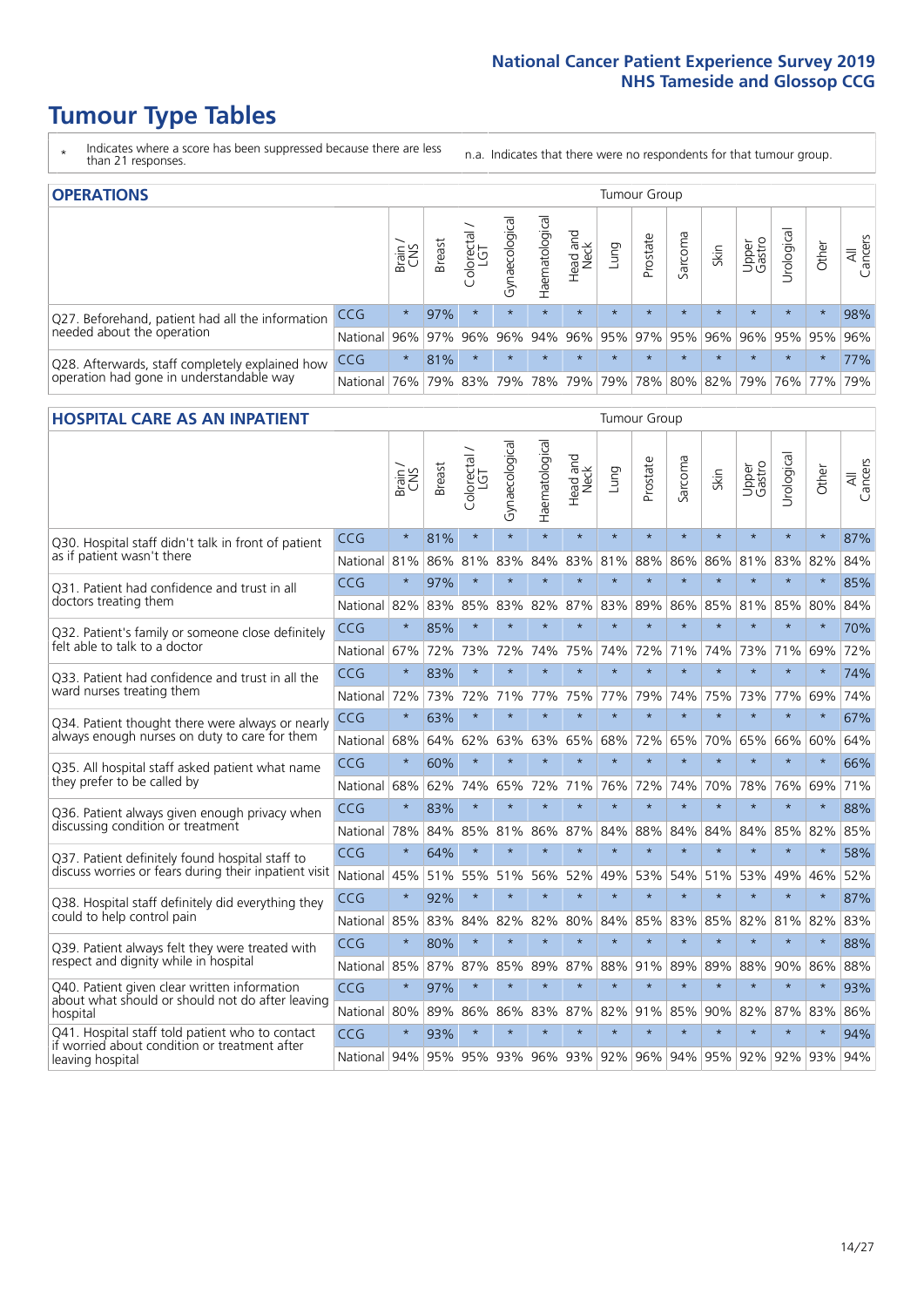- \* Indicates where a score has been suppressed because there are less than 21 responses.
- n.a. Indicates that there were no respondents for that tumour group.

| <b>HOSPITAL CARE AS A DAY PATIENT / OUTPATIENT</b>                                                                    |            |         |               |                            |                |                |                         | <b>Tumour Group</b> |          |         |         |                 |            |         |                |  |
|-----------------------------------------------------------------------------------------------------------------------|------------|---------|---------------|----------------------------|----------------|----------------|-------------------------|---------------------|----------|---------|---------|-----------------|------------|---------|----------------|--|
|                                                                                                                       |            | Brain   | <b>Breast</b> | ╮<br>olorectal<br>LGT<br>Ũ | Gynaecological | Haematological | ead and<br>Neck<br>Head | Lung                | Prostate | Sarcoma | Skin    | Upper<br>Gastro | Urological | Other   | All<br>Cancers |  |
| Q43. Patient definitely found hospital staff to                                                                       | CCG        | $\star$ | 80%           | $\star$                    | $\star$        | 86%            | $\star$                 | $\star$             | $\star$  | $\star$ | $\star$ | $\star$         | $\star$    | $\star$ | 80%            |  |
| discuss worries or fears during their outpatient or<br>day case visit                                                 | National   | 66%     | 68%           | 73%                        | 70%            | 73%            | 72%                     | 70%                 | 74%      | 72%     | 72%     | 71%             | 67%        | 68%     | 71%            |  |
| Q44. Cancer doctor had the right documents at<br>patient's last outpatient appointment                                | <b>CCG</b> | $\star$ | 100% 92%      |                            | $^\star$       | 96%            | $\star$                 | $\star$             | $\star$  | $\star$ |         |                 | $\star$    | $\star$ | 96%            |  |
|                                                                                                                       | National   | 94%     | 96%           | 96%                        | 96%            | 97%            | 96%                     | 96%                 | 96%      | 96%     | 96%     | 94%             | 96%        | 95%     | 96%            |  |
| Q46. Beforehand patient completely had                                                                                | CCG        | $\star$ | $\star$       | $\star$                    |                | $\star$        | $\star$                 | $\star$             | $\star$  | $\star$ | n.a.    | $\star$         | $\star$    | $\star$ | 100%           |  |
| all information needed about radiotherapy<br>treatment                                                                | National   | 91%     | 88%           | 83%                        | 88%            | 84%            | 86%                     | 86%                 | 88%      | 88%     | 84%     | 86%             | 83%        | 84%     | 86%            |  |
| Q47. Patient completely given understandable                                                                          | CCG        | $\star$ | $\star$       | $\star$                    |                |                | $\star$                 | $\star$             | $\star$  | $\star$ | n.a.    | $\star$         | $\star$    | $\star$ | 64%            |  |
| information about whether radiotherapy was<br>working                                                                 | National   | 56%     | 60%           | 57%                        | 61%            | 62%            | 63%                     | 59%                 | 60%      | 67%     | 57%     | 52%             | 59%        | 59%     | 60%            |  |
| Q49. Beforehand patient completely had all                                                                            | CCG        | $\star$ | $\star$       | $\star$                    | $\star$        | $\star$        | $\star$                 | $\star$             | n.a.     | n.a.    | n.a.    | $\star$         | $^\star$   | $\ast$  | 88%            |  |
| information needed about chemotherapy<br>treatment                                                                    | National   | 80%     | 82%           | 86%                        | 87%            | 85%            | 79%                     | 84%                 | 86%      | 86%     | 90%     | 84%             | 85%        | 85%     | 84%            |  |
| Q50. Patient given enough information about<br>whether chemotherapy was working in a<br>completely understandable way | <b>CCG</b> | $\star$ | $\star$       |                            |                | 86%            | $\star$                 | $\star$             | n.a.     | n.a.    | n.a.    |                 |            | $\star$ | 70%            |  |
|                                                                                                                       | National   | 54%     | 62%           | 64%                        | 68%            | 75%            |                         | 57% 67%             | 66%      | 71%     | 79%     | 61%             | 68%        | 69%     | 68%            |  |

#### **HOME CARE AND SUPPORT** Tumour Group

|                                                                                                                   |            | Brain   | <b>Breast</b> | olorectal<br>LGT<br>Ũ | ᢛ<br>Gynaecologic | Haematological | ad and<br>Neck<br>Head | <b>Dung</b> | Prostate | Sarcoma | Skin    | Upper<br>Gastro | rological | Other   | All<br>Cancers |
|-------------------------------------------------------------------------------------------------------------------|------------|---------|---------------|-----------------------|-------------------|----------------|------------------------|-------------|----------|---------|---------|-----------------|-----------|---------|----------------|
| Q51. Hospital staff definitely gave family or<br>someone close all the information needed to<br>help care at home | <b>CCG</b> | $\star$ | 74%           | 60%                   |                   | 64%            | $\star$                | $\star$     | $\star$  | $\star$ | $\star$ | $\star$         | $\star$   | $\star$ | 63%            |
|                                                                                                                   | National   | 58%     | 58%           | 63%                   | 57%               | 62%            | 67%                    |             | 59% 61%  | 62% 65% |         | 60%             | 59% 55%   |         | 60%            |
| Q52. Patient definitely given enough support<br>from health or social services during treatment                   | <b>CCG</b> | $\star$ |               | 67% 48%               | $\star$           | $\star$        | $\star$                | $\star$     | $\star$  | $\star$ | $\star$ | $\star$         | $\star$   | $\star$ | 50%            |
|                                                                                                                   | National   | 42%     | 52%           | 60%                   | 45%               | 51%            | 59%                    | 50%         | 48%      | 53%     | 57%     | 54%             | 48% 51%   |         | 52%            |
| Q53. Patient definitely given enough support<br>from health or social services after treatment                    | <b>CCG</b> | $\star$ |               | $\star$               | $\star$           |                | $\star$                | $\star$     | $\star$  | $\star$ | n.a.    | $\star$         | $\star$   | $\star$ | 40%            |
|                                                                                                                   | National   | 39%     | 41% 53%       |                       | 39%               | 43%            | 56%                    | 40%         | 46%      | 48%     | 59%     | 47%             | 44%       | 44%     | 45%            |

| <b>CARE FROM YOUR GENERAL PRACTICE</b>                                                                     |              |         |               |                   |                |                | Tumour Group     |         |          |         |         |                     |                |         |                |
|------------------------------------------------------------------------------------------------------------|--------------|---------|---------------|-------------------|----------------|----------------|------------------|---------|----------|---------|---------|---------------------|----------------|---------|----------------|
|                                                                                                            |              | Brain   | <b>Breast</b> | Colorectal<br>LGT | Gynaecological | Haematological | Head and<br>Neck | Lung    | Prostate | Sarcoma | Skin    | Upper<br>Gastro     | Φ<br>Urologica | Other   | All<br>Cancers |
| Q54. GP given enough information about<br>patient's condition and treatment                                | <b>CCG</b>   | $\star$ |               | 97% 96%           | $\star$        | 92%            | $\star$          | $\star$ | $\star$  | $\star$ | $\star$ | $\star$             | $\star$        | $\star$ | 94%            |
|                                                                                                            | National 91% |         |               | 96% 95%           | 95%            |                | 96% 94% 94% 96%  |         |          |         |         | 94% 96% 93% 95% 94% |                |         | 95%            |
| Q55. General practice staff definitely did<br>everything they could to support patient during<br>treatment | <b>CCG</b>   | $\star$ |               | 44% 43%           | $\star$        | $\star$        | $\star$          | $\star$ | $\star$  | $\star$ | $\star$ | $\star$             | $\star$        | $\star$ | 49%            |
|                                                                                                            | National 55% |         | 58%           | 59%               | 56%            |                | 56% 59%          |         | 56% 64%  |         |         | 56% 65% 59% 59% 55% |                |         | 58%            |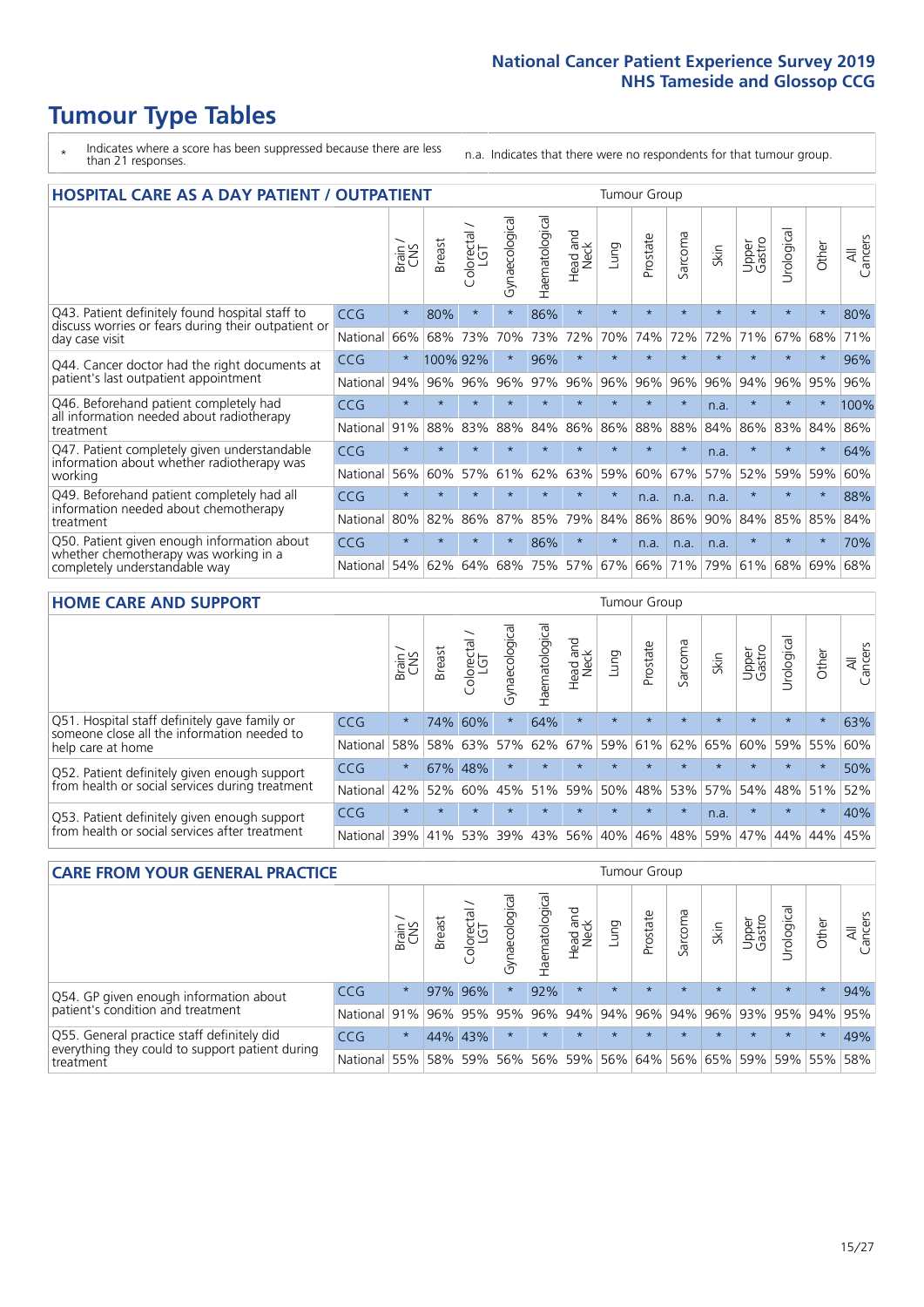- \* Indicates where a score has been suppressed because there are less than 21 responses.
- n.a. Indicates that there were no respondents for that tumour group.

#### **YOUR OVERALL NHS CARE** THE TWO CONTROLLER THE THE THEORY OF THE THEORY OF THE TUMOUR Group

|                                                                                                                  |            | Brain   | <b>Breast</b> | olorectal<br>LGT<br>Ü | Gynaecological | ematological<br>Ě | <b>Bad and</b><br>Neck<br>Head | Lung    | Prostate | Sarcoma | Skin    | Upper<br>Gastro | Urologica | Other   | All<br>Cancers |
|------------------------------------------------------------------------------------------------------------------|------------|---------|---------------|-----------------------|----------------|-------------------|--------------------------------|---------|----------|---------|---------|-----------------|-----------|---------|----------------|
| Q56. Different people treating and caring for<br>patient always work well together to give best<br>possible care | <b>CCG</b> | $\star$ | 64%           | 70%                   | $\star$        | 77%               | $\star$                        | $\star$ | $\star$  | $\star$ | $\star$ | $\star$         | $\star$   | $\star$ | 65%            |
|                                                                                                                  | National   | 60%     | 73%           | 73%                   | 69%            | 75%               | 73%                            | 73%     | 75%      | 70%     | 79%     | 69%             | 74%       | 68%     | 73%            |
| Q57. Patient given a care plan                                                                                   | <b>CCG</b> | $\star$ | 44%           | 19%                   |                | 33%               | $\star$                        | $\star$ | $\star$  | $\star$ | $\star$ | $\star$         | $\star$   | $\star$ | 33%            |
|                                                                                                                  | National   | 36%     | 41%           | 40%                   | 34%            | 36%               | 39%                            | 36%     | 40%      | 34%     | 44%     | 36%             | 33%       | 31%     | 38%            |
| Q58. Overall the administration of care was good                                                                 | <b>CCG</b> | $\star$ | 95%           | 93%                   |                | 89%               | $\star$                        | $\star$ | $\star$  | $\star$ | $\star$ |                 |           |         | 91%            |
| or very good                                                                                                     | National   | 85%     | 90%           | 88%                   | 87%            | 91%               | 90%                            | 90%     | 88%      | 88%     | 90%     | 86%             | 85%       | 87%     | 89%            |
| Q59. Patient felt length of time for attending<br>clinics and appointments for cancer was about                  | <b>CCG</b> | $\star$ | 76%           | 79%                   |                | 62%               | $\star$                        | $\star$ | $\star$  | $\star$ | $\star$ |                 |           | $\star$ | 68%            |
| right                                                                                                            | National   | 58%     | 68%           | 73%                   | 66%            | 66%               | 71%                            | 71%     | 76%      | 68%     | 73%     | 66%             | 75%       | 64%     | 69%            |
| Q60. Someone discussed with patient whether                                                                      | <b>CCG</b> | $\star$ | 39%           | 32%                   |                | 48%               | $\star$                        | $\star$ | $\star$  | $\star$ | $\star$ |                 |           | $\star$ | 39%            |
| they would like to take part in cancer research                                                                  | National   | 42%     | 30%           | 32%                   | 31%            | 33%               | 21%                            | 34%     | 31%      | 36%     | 20%     | 36%             | 21%       | 32%     | 30%            |
| Q61. Patient's average rating of care scored from                                                                | <b>CCG</b> | $\star$ | 9.1           | 8.7                   | $\star$        | 9.2               | $\star$                        | $\star$ | $\star$  | $\star$ | $\star$ | $\star$         | $\star$   | $\ast$  | 8.9            |
| very poor to very good                                                                                           | National   | 8.6     | 8.9           | 8.8                   | 8.7            | 8.9               | 8.8                            | 8.8     | 8.8      | 8.8     | 8.9     | 8.7             | 8.7       | 8.7     | 8.8            |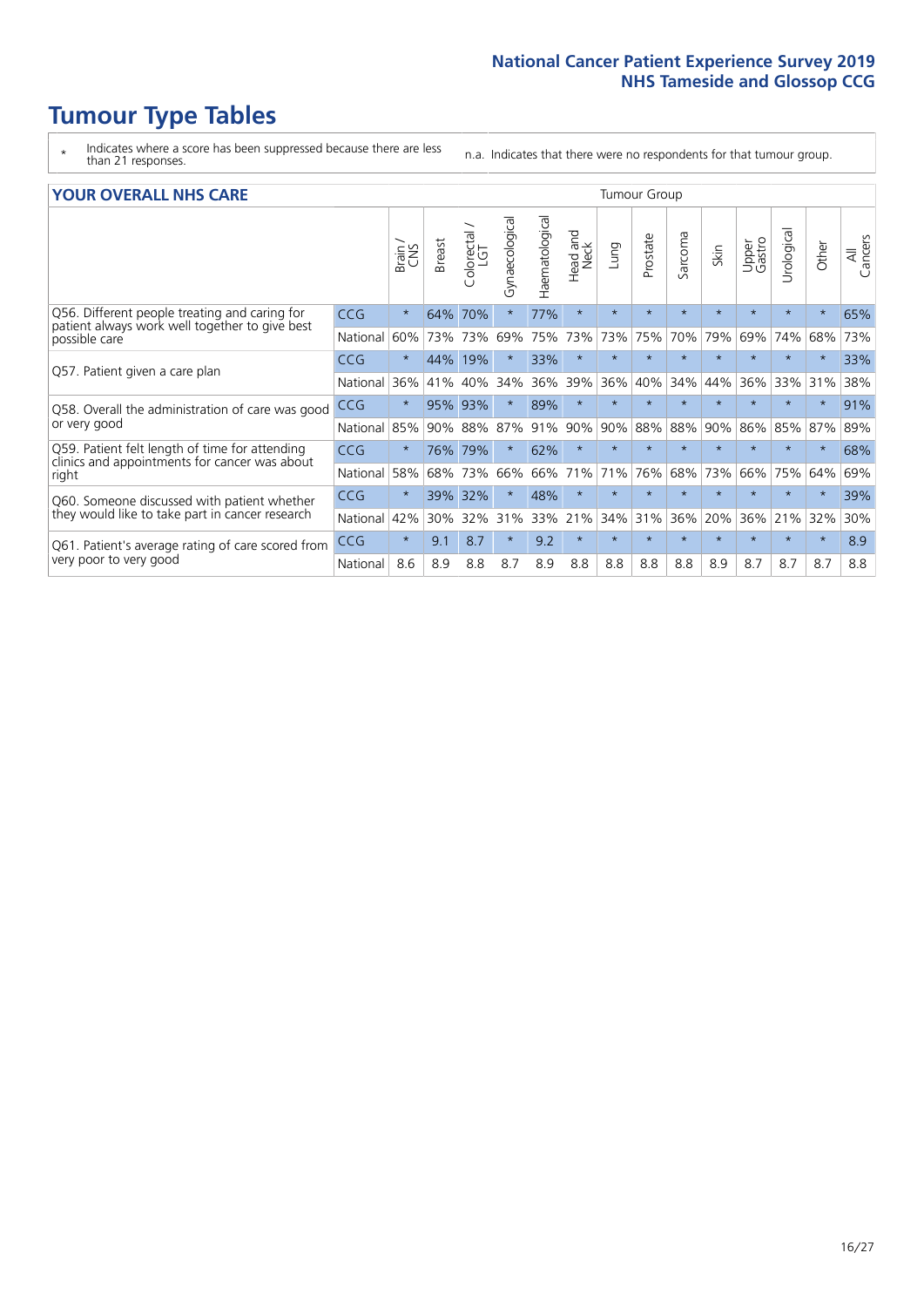### **Year on Year Charts**





#### **DIAGNOSTIC TESTS**





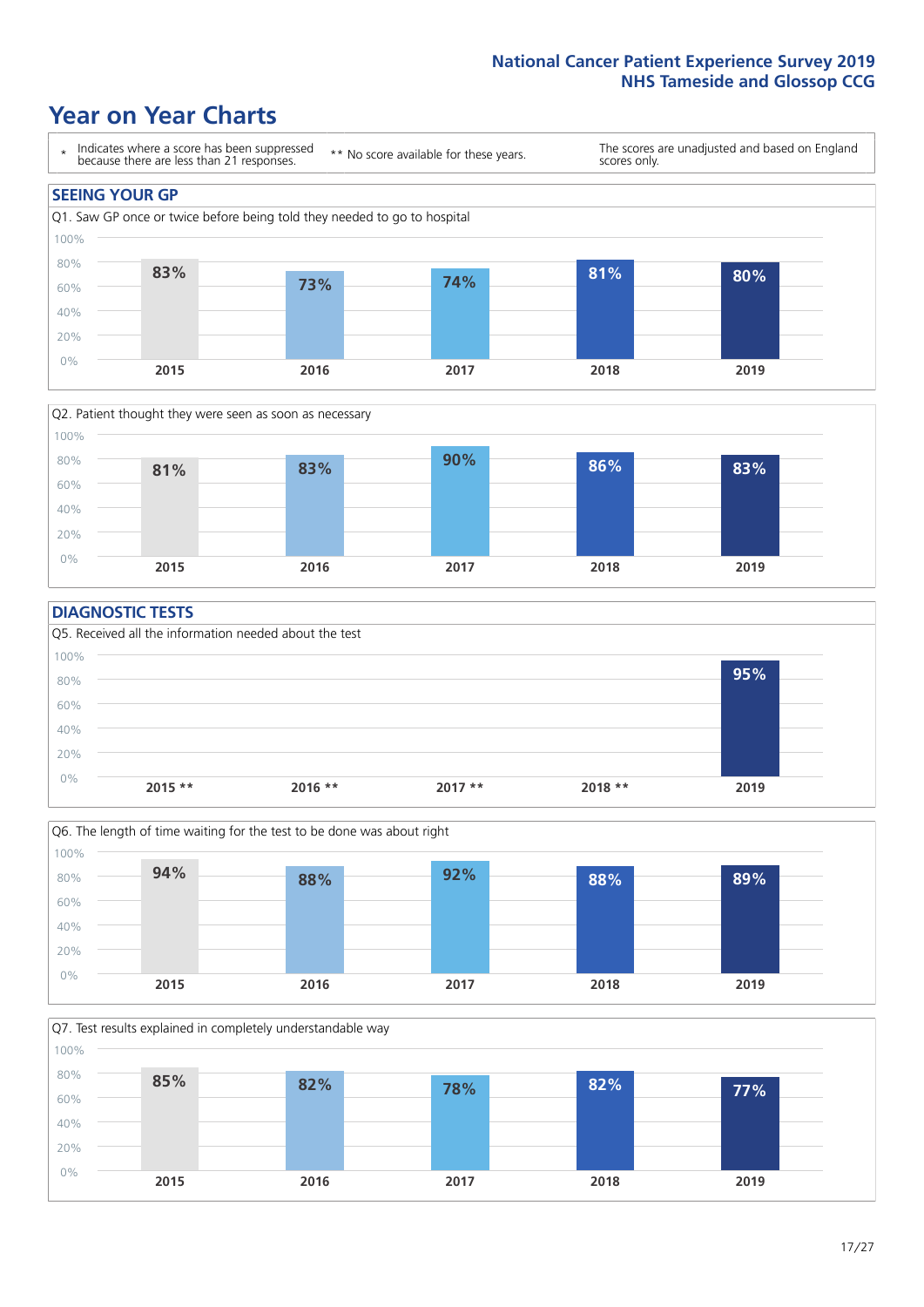







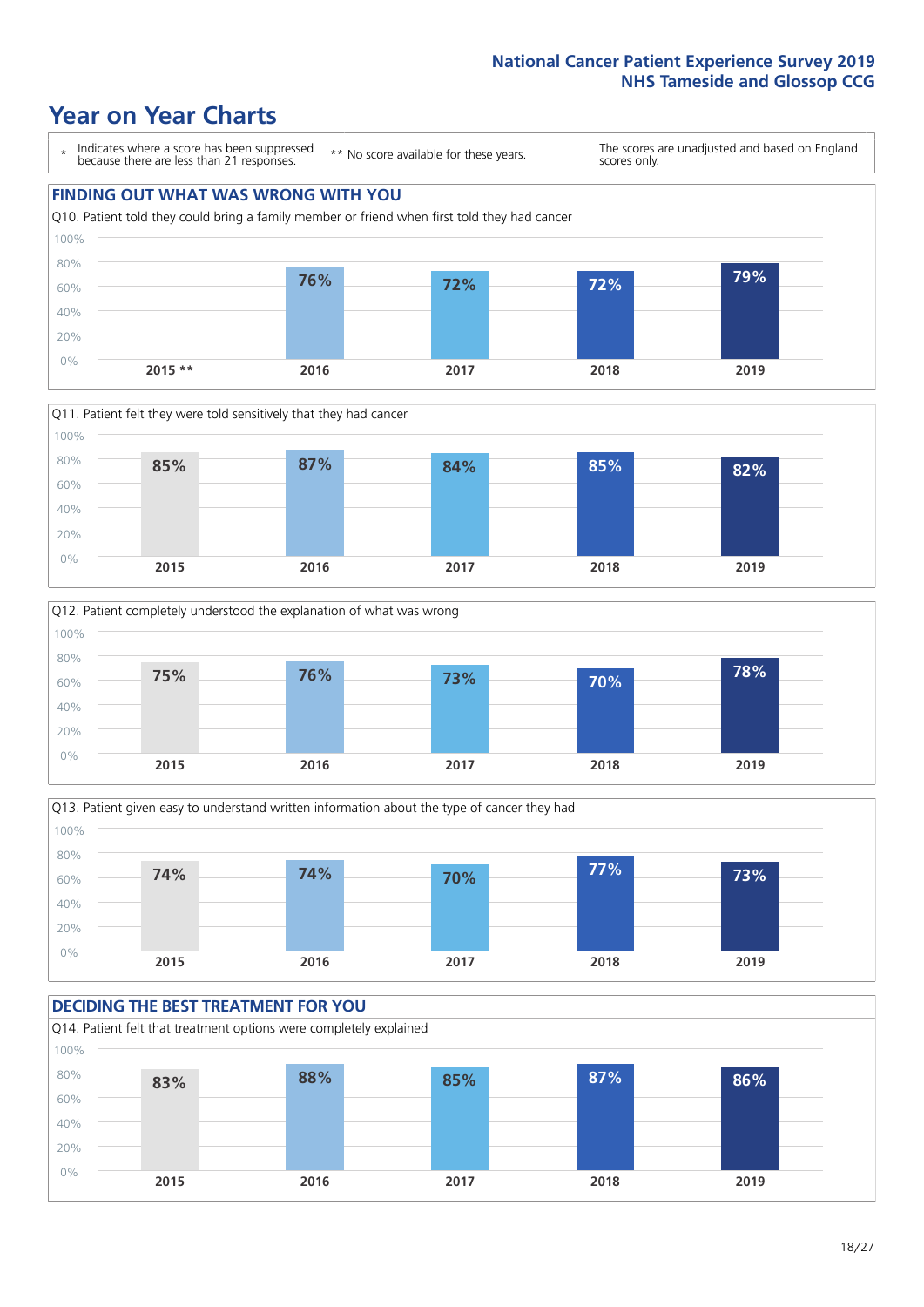





Q18. Patient definitely involved as much as they wanted in decisions about care and treatment  $0%$ 20% 40% 60% 80% 100% **2015 \*\* 2016 \*\* 2017 \*\* 2018 \*\* 2019 81%**

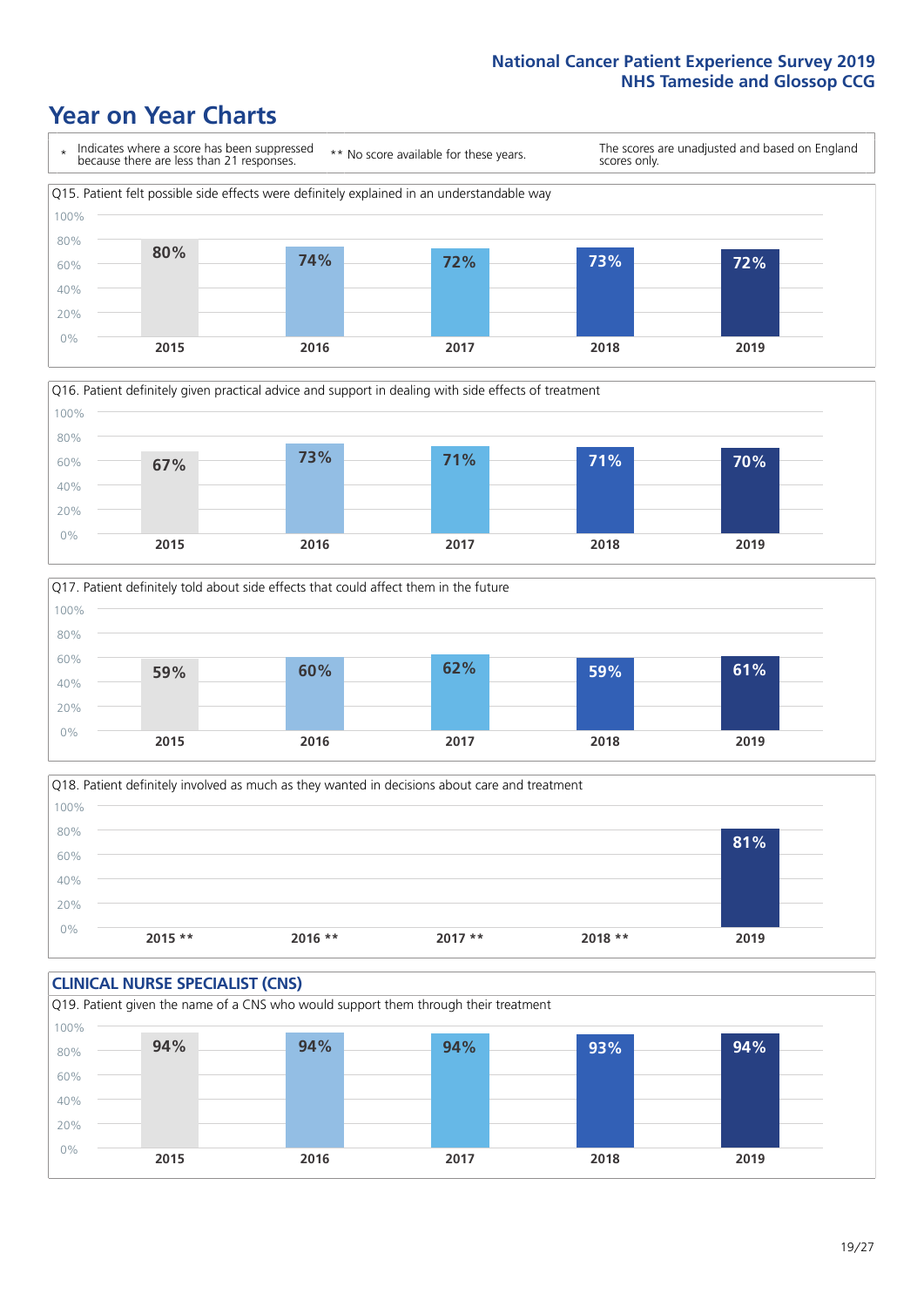







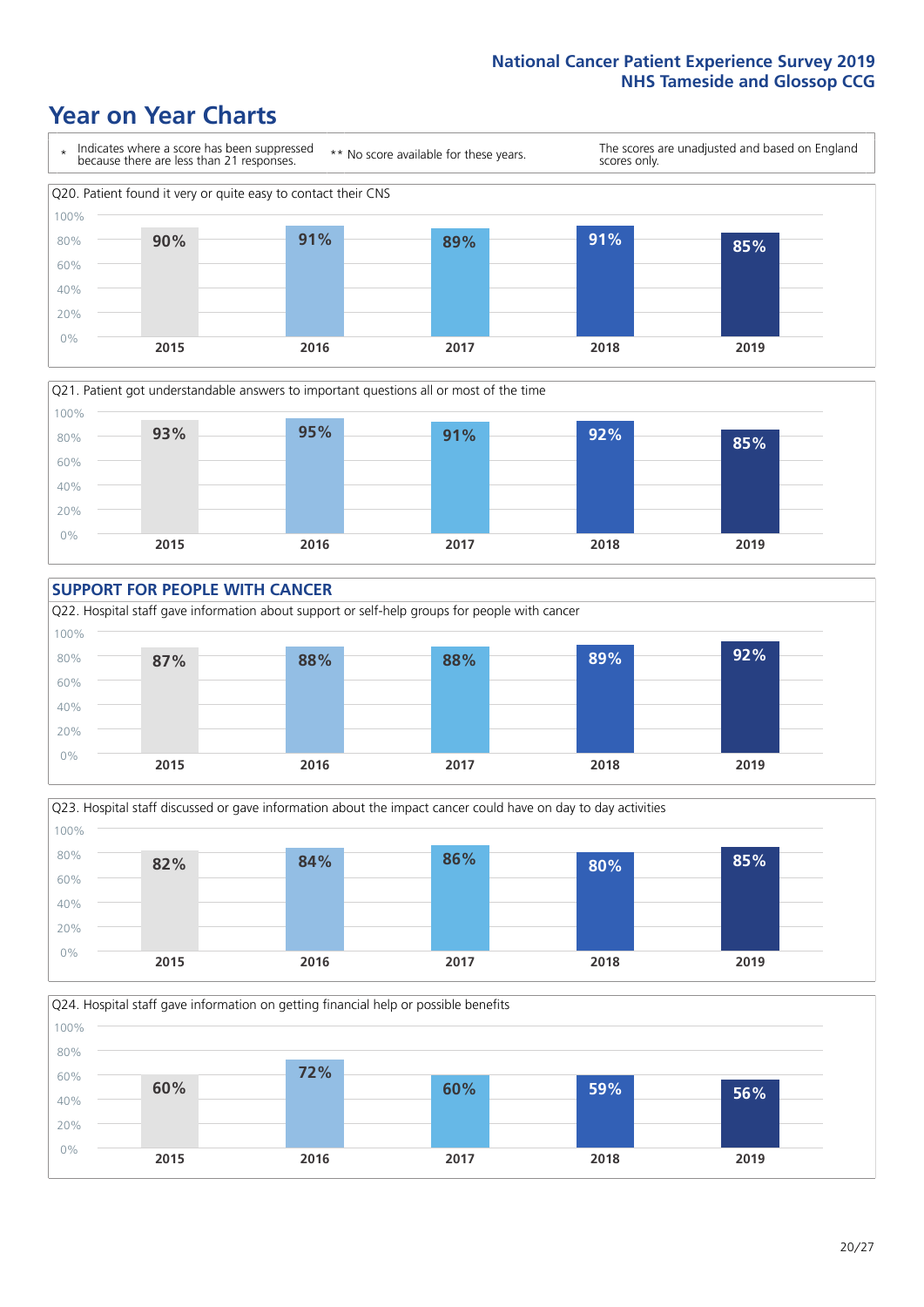### **Year on Year Charts**



#### **OPERATIONS**





#### **HOSPITAL CARE AS AN INPATIENT** Q30. Hospital staff didn't talk in front of patient as if patient wasn't there 0% 20% 40% 60% 80% 100% **2015 \*\* 2016 \*\* 2017 \*\* 2018 \*\* 2019 87%**

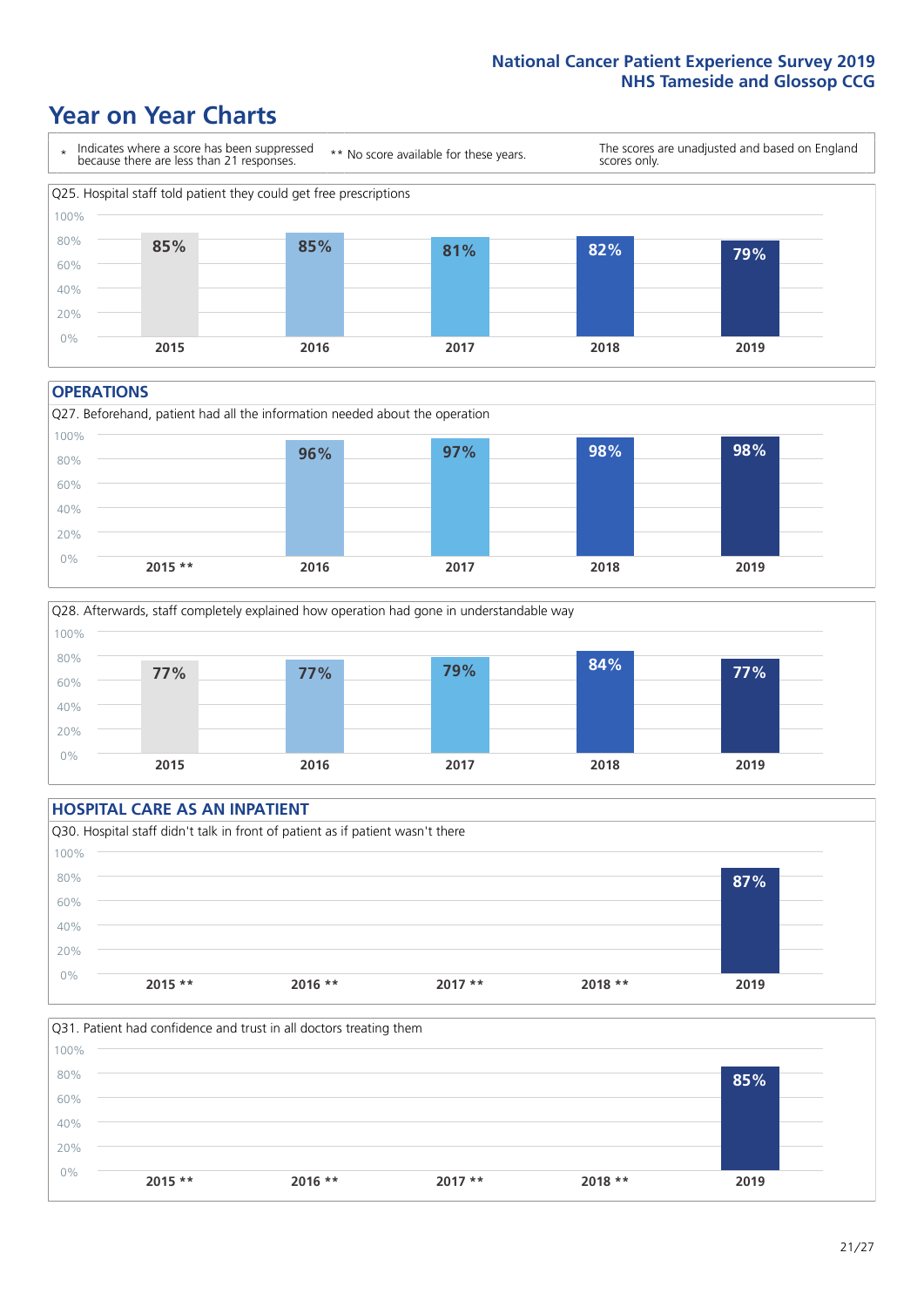







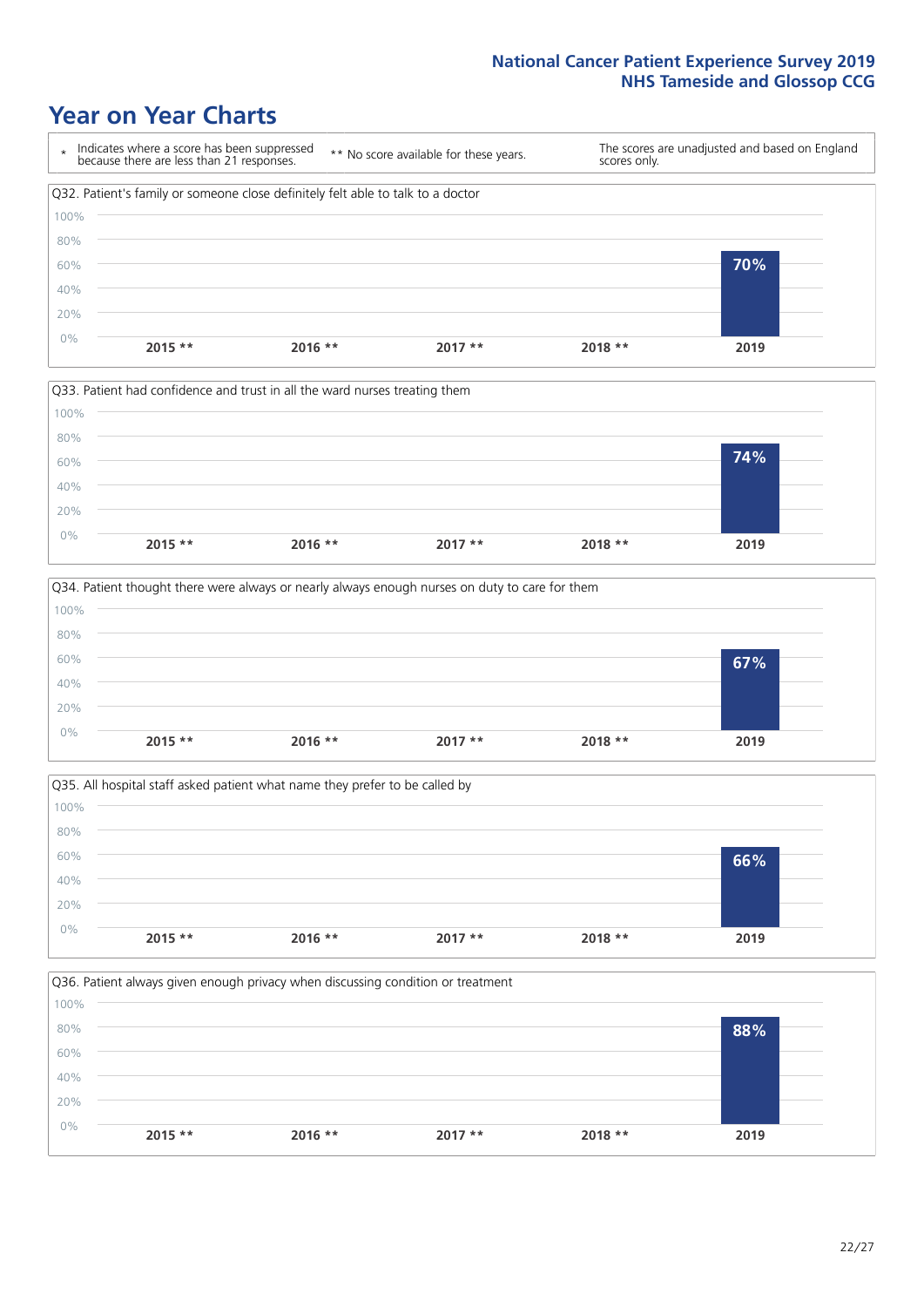







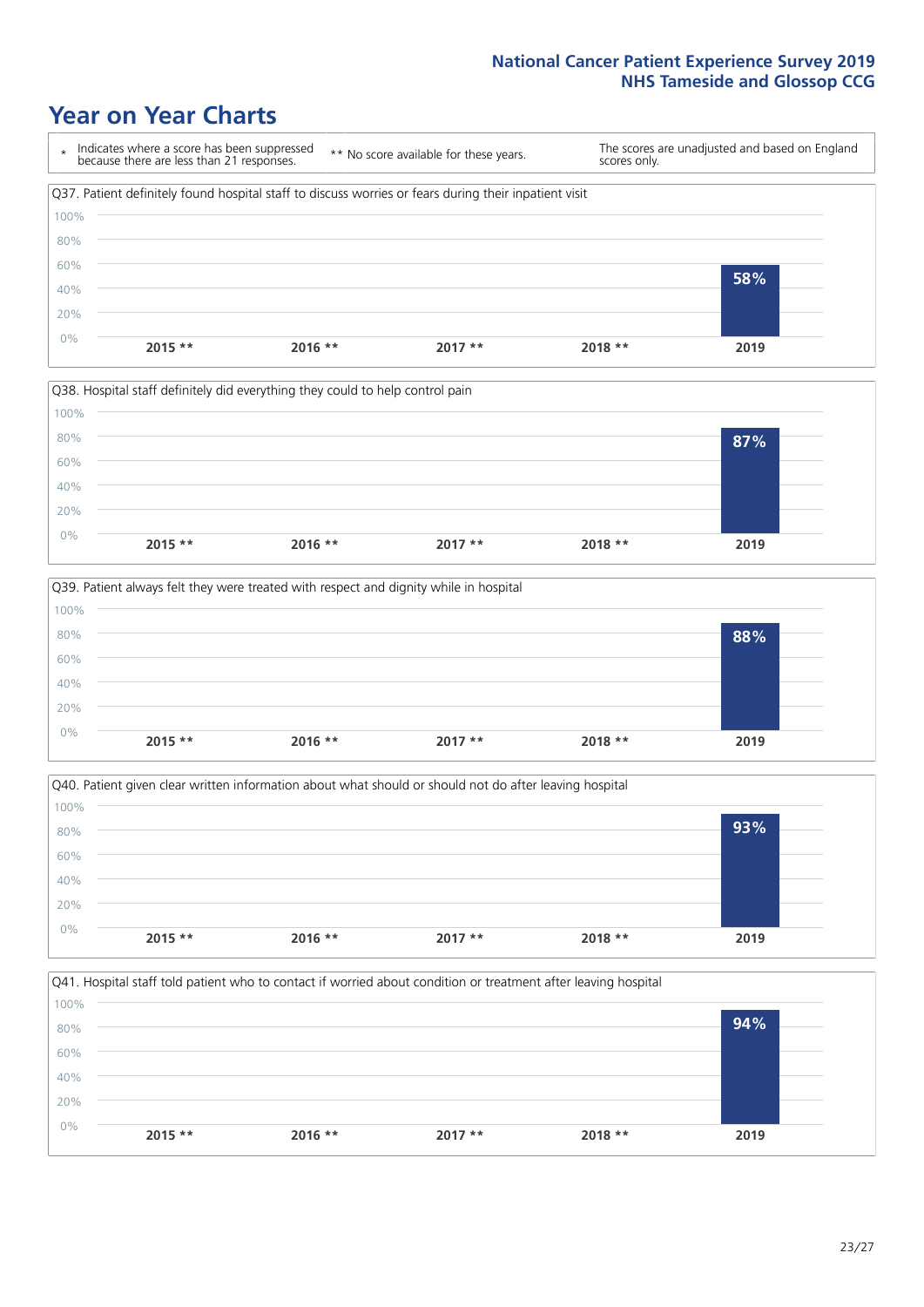### **Year on Year Charts**

\* Indicates where a score has been suppressed because there are less than 21 responses.

\*\* No score available for these years.

The scores are unadjusted and based on England scores only.

#### **HOSPITAL CARE AS A DAY PATIENT / OUTPATIENT**









Q49. Beforehand patient completely had all information needed about chemotherapy treatment 0% 20% 40% 60% 80% 100% **2015 2016 2017 2018 2019 88% 89% 82% 81% 88%**

 $24 / 27$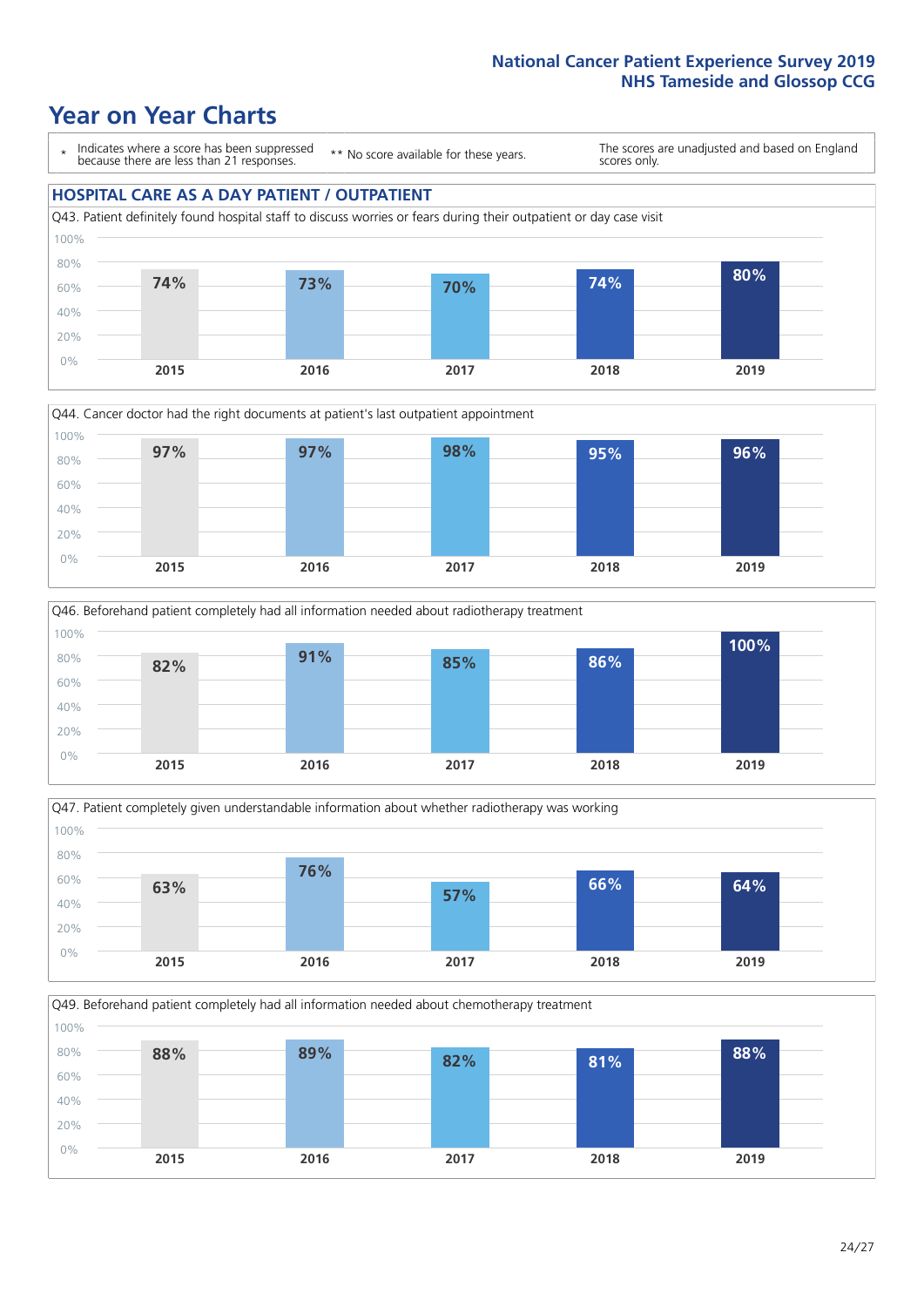### **Year on Year Charts**



#### **HOME CARE AND SUPPORT**







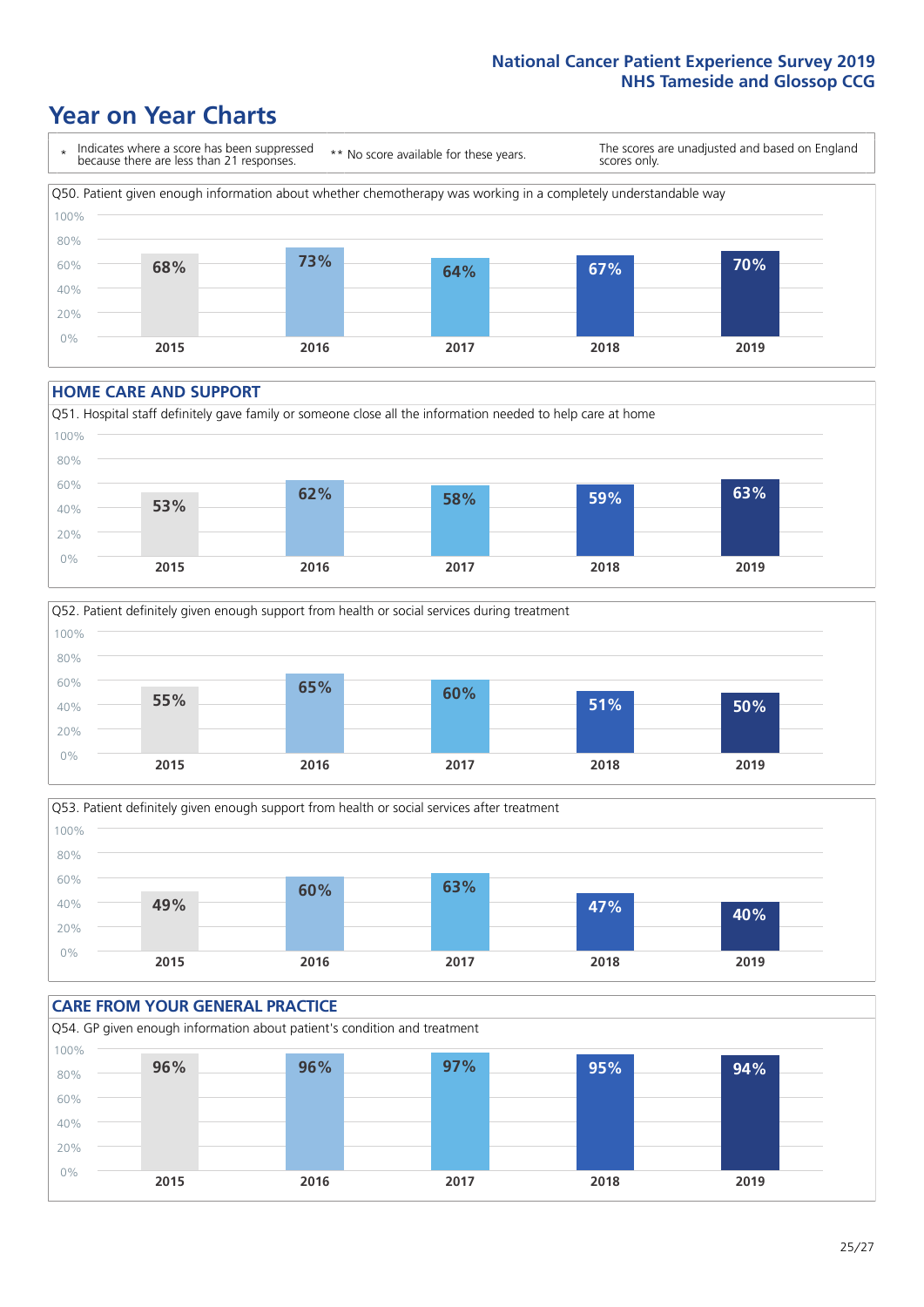### **Year on Year Charts**

\* Indicates where a score has been suppressed because there are less than 21 responses. \*\* No score available for these years. The scores are unadjusted and based on England scores only. Q55. General practice staff definitely did everything they could to support patient during treatment 0% 20% 40% 60% 80% 100% **2015 2016 2017 2018 2019 52% 61% 64% 56% 49%**

#### **YOUR OVERALL NHS CARE**







Q59. Patient felt length of time for attending clinics and appointments for cancer was about right 0% 20% 40% 60% 80% 100% **2015 2016 2017 2018 2019 70% 63% 67% 65% 68%**